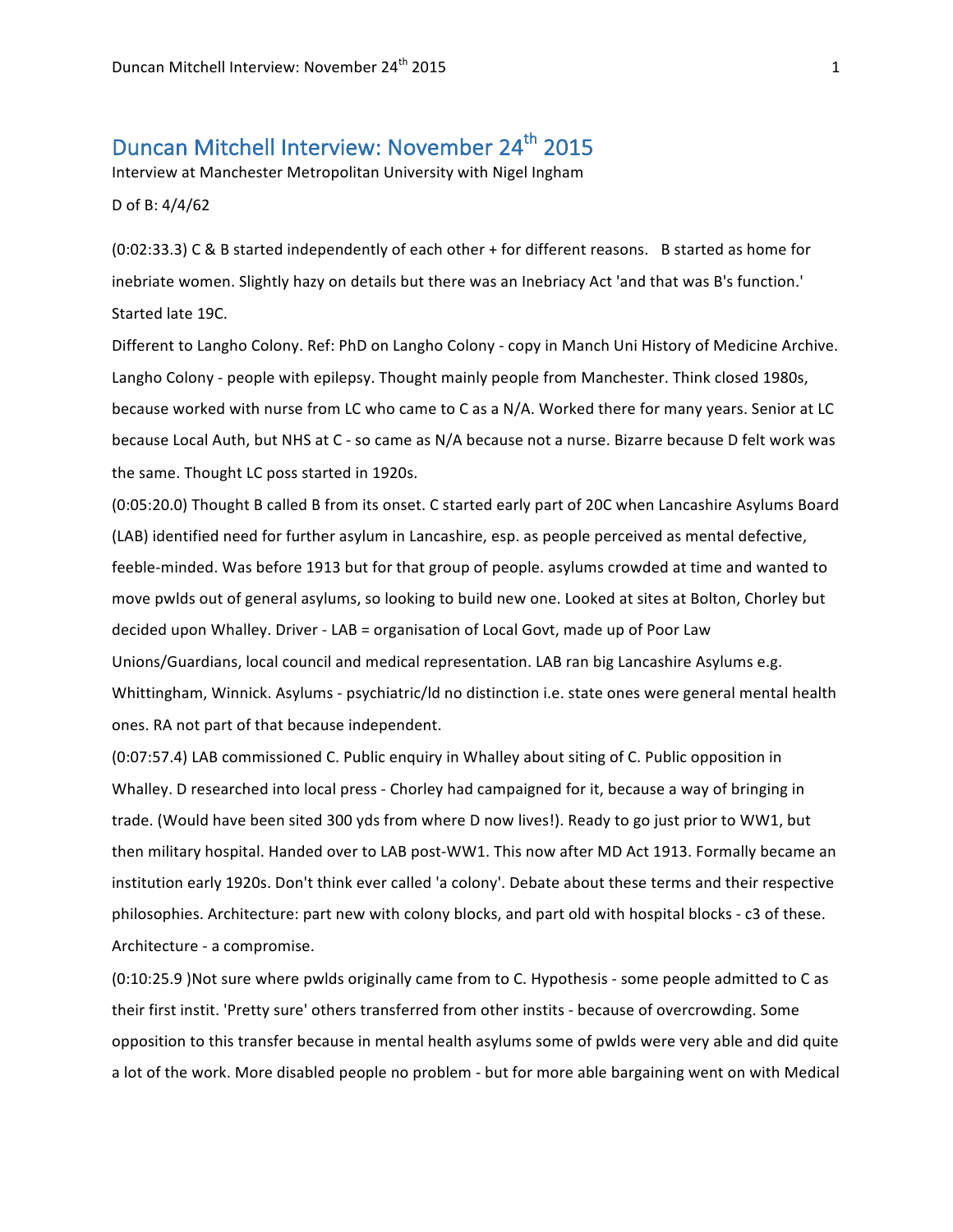Superintendents in specialist asylums. Those that moved to C and similar places 'almost ran' the places under tight supervision. So believes a mixture of folk went to C.

(0:12:27.0) Also patients in military hospital stayed on at C either as patients (poss. badly brain injured)-D not sure about that, but has seen heard oral evidence that some stayed on as staff. C grew - probe peaked in 1960s 2,500 - one of largest in UK. Closed as 'long-stay institution' early 90s. Cond as 'An Assessment and Treatment Unit'. Some people passed from one phase to the next. Most buildings knocked down after long-stay closed.

 $(0:14:06.1)$  Relationship between C & B. 'At varying times they were 2 completely separate institutions that had nothing to do with each other at all.' Other times - admin close. Quite difficult to disentangle their relationship. Very interesting - 1950s recruitment campaign. Each of regions somebody had to write a report and send it to the Ministry of Health. Report based on ability to recruit. D read report on C and B - which stated that to all intents and purposes they were same instit i.e. people criss-crossed, common work happening. But D also heard that 'they could have been 100s of miles away.' Staff said they never knew people in the other instit. They attracted from dif geog areas for staff recruiting and residents. D's understanding: C - mainly Manchester residents; B - mainly Lancashire. Health Authorities - B under Blackburn; C under Burnley. D's impression is that neither of them wanted the burden of 2 instits. D there when 2 finally did combine  $-$ 

'And at that point it was like we were combining with a different planet, I have to say... Nobody who I knew from C knew anybody who had been in Brockhall. Everybody at C thought B was the worst place you could possibly imagine. Standards were dreadful... And I am quite sure that everybody at B thought the same about C.' This all about c1986. 'A decision was taken to close one of the institutions. And I seem to remember we weren't told which one at first. But that we would have to come together. There was quite a big impetus of charge nurses from C went round and inspected all the B wards. And Ch/ns from B came round and inspected all the C wards. And I remember the B nurses coming round to my ward at the time - and I was quite indignant! I have to say. That these B nurses who I saw as having much poorer standards - wrongly I think, it was just this rivalry between institutions - were coming and asking me all these qs. I remember was quite offended by it.'

Then B shut, gradually all remaining staff/residents came to C. Suspect reason that B closed first because much easier to deal with site than C. Now B - prestigious housing. That would have been more difficult at C. (0:18:55.5) Key changes/phases at C during 20C. Identified as following 1959 MH Act + 1971 Better Services. Knows about these things both from own direct experience and mainly 'from what people have told me.'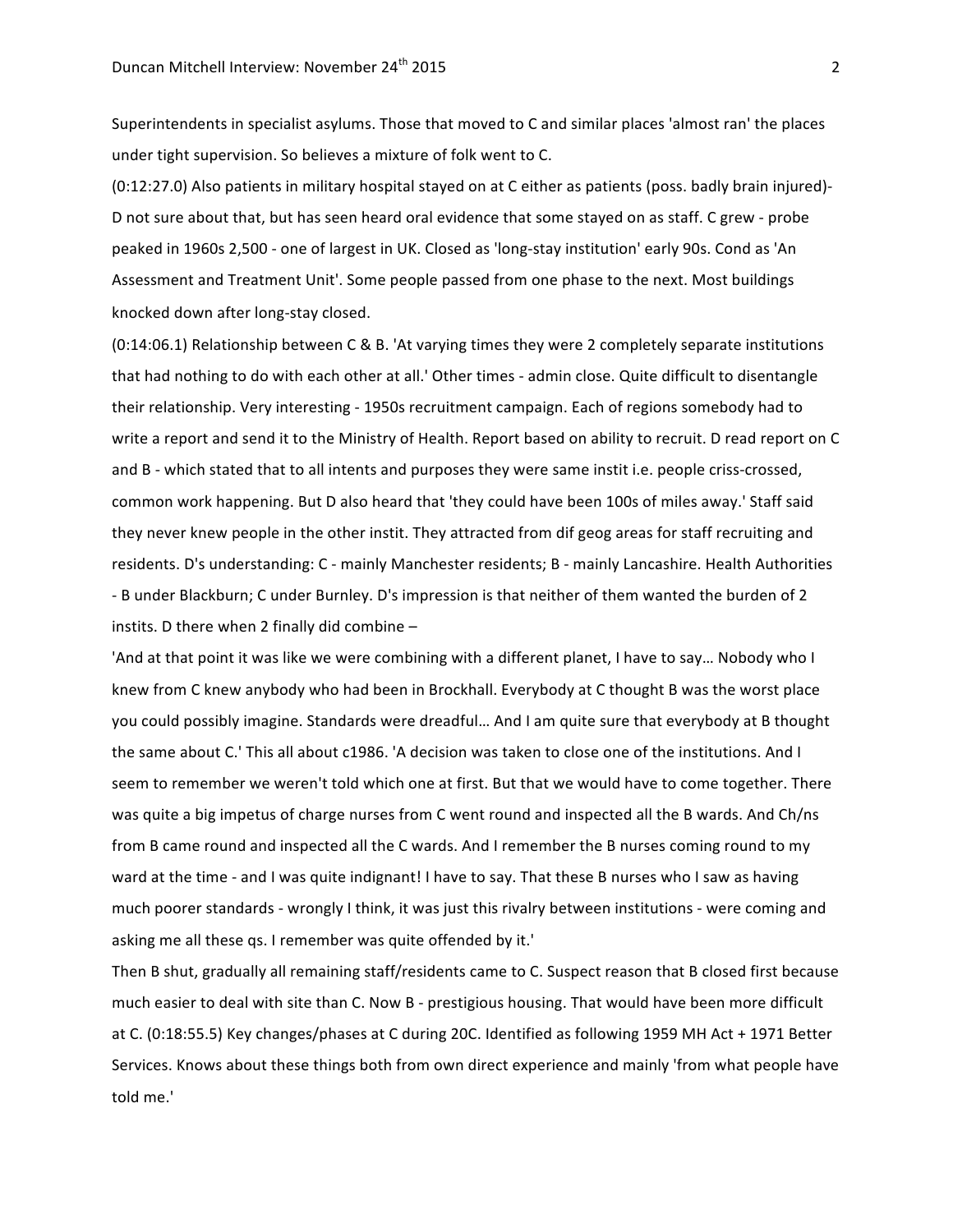'The 1959 Act I remember people telling me transformed the hospital. For example when I was training in the early 80s we had a Chief Male Nurse who had been at C who came t talk to us.' Came to talk because students doing an older people's module, so came to talk about retirement. But students wanted to know about C in the past. 'And he said the biggest change had been that before 1959 there were a lot of people who were much more able at C than there were afterwards - intellectually and physically able.

'And he gave the example which I just hope so much is true. I find it a bit difficult to believe. He had no reason to lie to us. It might have been embellished a bit! He told this lovely story about how he'd had to discipline some nurses for laxity. Because what happened was - they used to have coal fires on all the wards - and the nurses were sat on the ward in front of the fire, and did what they should never ever have done and given their keys to one of the patients to go and get more coal. He said it was idle, they should have gone and got the coal or they should have at last gone and unlocked the coalhouse... But they threw the keys. And the patient took the keys and prior to getting the coal and actually made an imprint of the main key and copied it in one of the metal shops. Took it back, with the coal, put it on the fire and all the rest of it. The patients then in the evening used to go out and then they'd come back later on. He said it took quite a bit of work to trace this key back to these idle nurses. And the reason he told us - one because it was a very amusing story was the ability of the patients to have done that was quite significant. He suggested that there wouldn't be people at C in the early 80s who would have been able to do that. And we guess that that was probably right.

 $(0.22.26.1)$  He said in 1959 most of the patients  $(0.22.31.1)$  were made informal rather than compulsory detention. And he remembers the Chief Male Nurse going down the male side and literally just unlocking all the doors that had previously been locked. and Matron going down the female side and unlocking all the doors that had previously been locked. And he said there were - he didn't give a number - but he said quite a lot of patients who then left, never to be seen again. There's the embellishment of the story there and I might have embellished it a bit more but he was saying that if that was the case they were clearly didn't need to be at C. 'Course I wondered why he just didn't bugger off when they had got the key...' '59 clearly a 'big change'. Many able people left. Criteria 'strict' as to who admitted.

(0:23:48.3) Big change after Better Services. Not sure of when exactly it happened - 'but all of the wards were altered substantially.' No. of wards increased. Huge wards broken into smaller ones. May have even doubled in number. Lot of money to brighten up C. More domestic furniture. Residents got own clothes. White Paper cause of all this.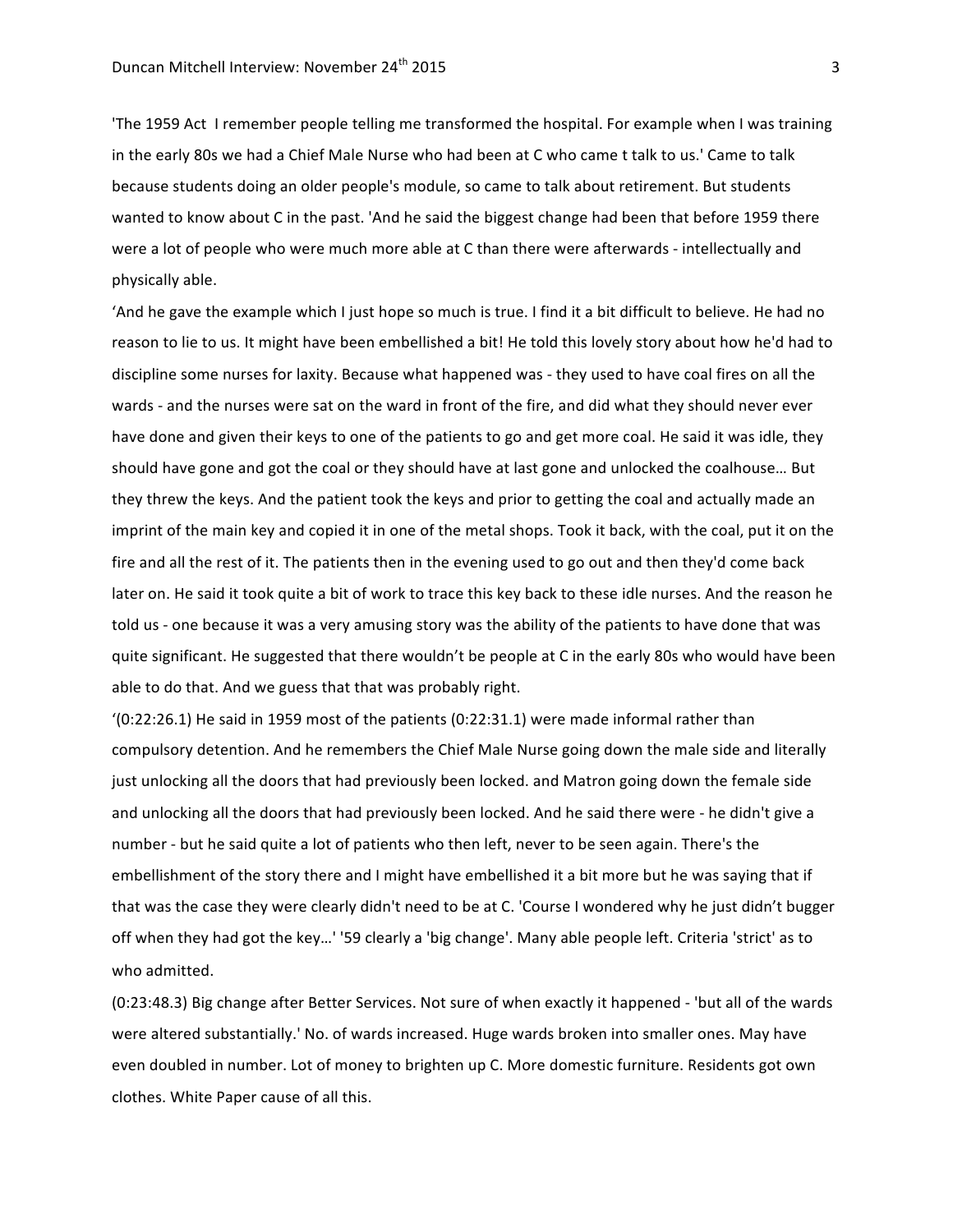Next big change - decision not to take any more children. D went in 1983 - had to go outside C for 'children's experience'. 'Adolescents experience' still in C. Training had to do so many weeks with kids/adolescents/other groups. Adolescents - late teenagers, early 20s. Stopping children - 'very significant' for a long-stay instit - meant it was less of a total institution. Not happen that come in as a child and stay there most/all of life. By 1983 school had just gone.

(0:26:18.9) D arrived in 1983 - just had a big party to celebrate getting below 1000 residents. 'It was very clear in 1983 that the official view was that it was going to close. A lot of nurses didn't believe it... Certainly our general feeling was that there would be some people left at C who would never be able to move out - and of course we chose the wrong ones. We thought that the people who would be difficult to resettle - this was a general feeling - would be the people who were very profoundly disabled, complex and profound disabilities as we might say now. In fact they were the easiest ones to resettle. The difficult people to resettle were the people who were more able and who had a good deal of freedom and some issues with their behaviour that made them stand out... '

Other changes from reading more widely - massive changes in WW2 - part war hospital, people moved out. (n:c.half)??? D recalls interviewing a woman who was conscripted as n/a in the military bit during WW2 - 'and as far as she was concerned the rest of C might well have not existed. They were so separate.' (NI note: cf to G/burn) D talked to a man who as a resident was moved out during WW2 - for duration prob in Greaves Hall, then returned afterwards. 'His (the man's) perception was that there wasn't any room anymore at C.' Also staffing probs in WW2.

(0:29:07.9) C & B real staffing probs esp in 50s and 60s. Widespread across NHS but esp in Asylums and LD institutions.

Other big change - NHS take over 1948. (0:29:58.0)

Before C - D did a degree in Politics @ University of Kent. D lived in south or abroad because dad in navy. After uni - 'I didn't really know what I wanted to do. And I knew several people who had been involved either in nursing. some had been nurses and then come to university, bizarrely in those days... And others had worked with people with lds. Quite a few friends who came from the Manchester area. I applied originally just to do nursing assistant work in an institution. I ended up aoplying for nursing. I am not entirely sure in my mind why I did it now.' N asks where the institution was. 'It was in the Manchester area I was looking. Because I had friends in the Manchester area. I'd lived there. I didn't particularly have an affinity to other places I'd lived. And I wanted to move. Bizarrely I ended up at C. I got a place in the School of Nursing, which I saw at the time - again colleagues would be horrified at me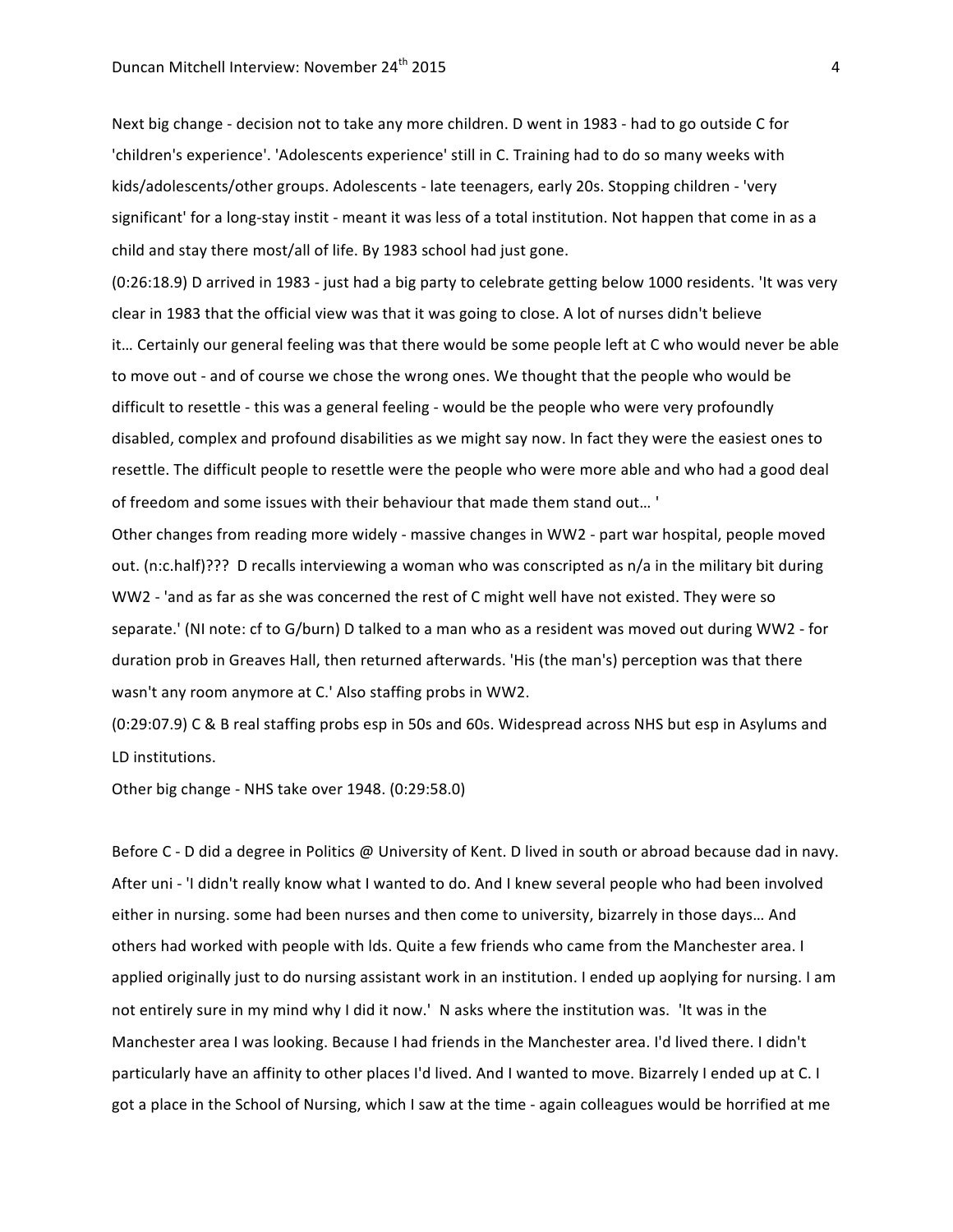saying this - almost as nursing assistant work. I never saw it as a career. Doing that for a year or two whilst I worked out I was going to do for a career frankly. And I ended up - that was my career!' N asks about the applying/interview process. 'Yeah. I remember applying. I remember the interview. I'd come up. Stayed with a friend in the area, because I knew quite a few people from university. Had an interview with a Nursing Officer from C and tutor from the Burnley School of Nursing. And my interview was at C. By then it was incorporated into the Burnley, the bigger school of nursing. I had an interview. I was given a place...'

## *N … Had you been to an institution before?*

If had been to a mental health institution but not a ld one. And I didn't at this stage see a huge difference between the two. It sounds awful now looking back, but I didn't give it a great deal of thought. It ended up that was the opportunity that came along, so I thought I'd try that. So they offered me a place. I started in September 1983 and I'm clearer - as I say I'm not that clear about the apeopleication process - but I'm quite clear about things after that.

(0:33:57.5) 'There were 12 of us in the group. I was the only one who'd had a degree and that was seen as a very odd thing to come with a degree. The others were a mix of people. In C's terms they'd come from a reasonably wide area but we're talking north west towns near C. apart from one guy who'd come quite a distance. I don't know why he'd come into C particularly. But the rest had all come, fairly local people. Two were already enrolled nurses, so they'd worked at C for sometime and needed to do some time to up their qualification to registration. But the rest of us were on the three year programme for registered nurses. So there were 12 of us, couple left but most of us stayed on. We were looking back all white, British, which would have been a change. Only a decade before there would have been a lot of people from the new commonwealth. Do you know there was some body there from Kent as well I remember now, who still works at C. bizarrely. And I don't know why she landed at C. We must have talked about it because we both come from Kent... Three of us blokes, the rest women... We had 6 weeks introductory training and then it followed the pattern that most nursing schools had, where you had 2 week blocks and then 8 weeks experience in between the blocks. That went right the way through for 3 years.

 $(0:36:15.7)$ The classes were very - it was like being back at school, the classes. It was very didactic sort of stuff that we had in that first 6 weeks. We had tests on what we'd learnt... the week before, every Monday morning. Very much taught classes, with some discussion.'

*N: And what were you being taught?*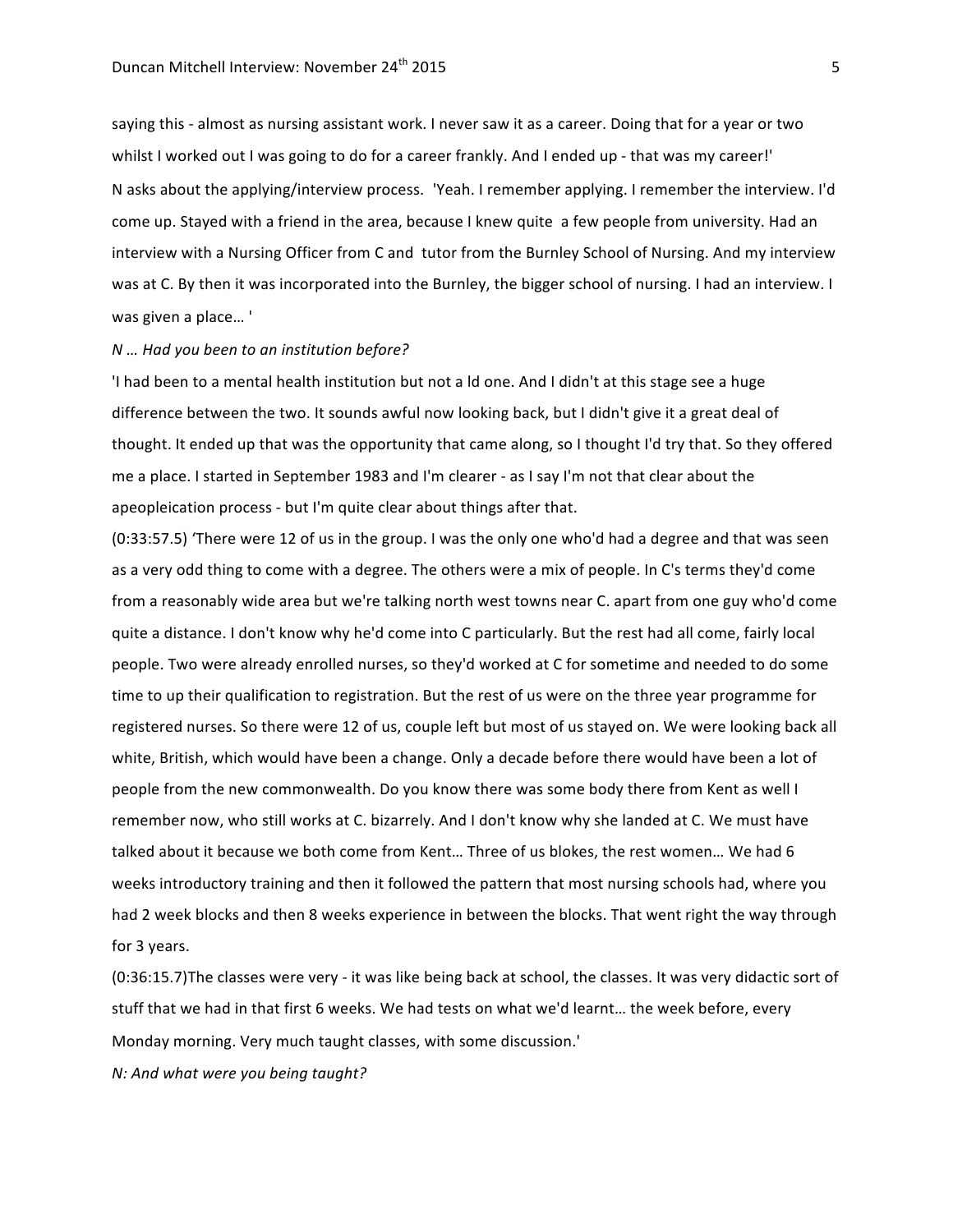'It was a range of stuff from basic anatomy and physiology, which I found incredibly hard, although it was basic looking back but I did find it really hard. There was some very basic stuff on mental health legislation which was very interesting in the process because it had all just changed. And we were taught it in a really weird way. I remember a lecturer saying all the old clauses of the MH Act and what they were now. So Section such a thing is now Section whatever, which had absolutely no meaning to us at all, but it would have done to existing staff. and there was some rudimentary Sociology I remember being taught. And then some nursing culture in terms of very little about nursing behaviour, ward routines, things like that. I don't remember doing any history of nursing. Now that doesn't seem much for 6 weeks but nevertheless we had classes from 9 in the morning until 4 in the afternoon... taught classes.'

#### *N:* And where were you living at this point?

'I had a room in the nurses' home. And it was called the male hostel. There was a male hostel, a female hostel and mixed hostel. They had been built as nurses' homes on site... It was fine. It was not unlike being in student university accommodation. I had a nice room. There were some common areas but they weren't well used in the way the had been intended. Yeah it was quite a nice environment to live in. Isolated of course because... C was quite a way from anywhere, so it's quite a long walk into Whalley... So that was 6 weeks training at the end of which we then had our first ward experience. And was when I re - that was my real shock, the ward experience. I found the stuff in the School of Nursing well you just had to do it and it was fine. I was happy to sit there as a student. But on the ward I remember the shock. The first morning we had shifts of - long days we had of 7.15 to 7.45 was a long day. You'd have two on, two off, two and a half on, two and a half off. (0:40:05.4) You worked the same shifts as qualified staff and it was a rigid Red Shift and Blue Shift. You would only see your other shift on a Friday lunch time, which was hand-over. That was the only time. It was fairly brief. But to all intents and purposes the two were almost completely different cultures sometimes on some of the wards for some of the people who lived there. But I was on, it was an adolescent unit. There would have been about 15 or 16 people lived in this unit, divided into 2 halves. One half was people with more severe physical as well as lds. And the other half people were more able, although there were significant disabilities in both. Students always were put with the people with more physical and lds. And I have to say it was a hard slog. There'd be two of us on. There'd be the student and a n/a on our half. And you'd have three or four young people to look after, which was getting them up, getting them dressed, washed, breakfast and then out. They had activities for the day. So you'd accompany them for their activities and they'd come back, at that stage exhausted, and then you'd sort the ward out until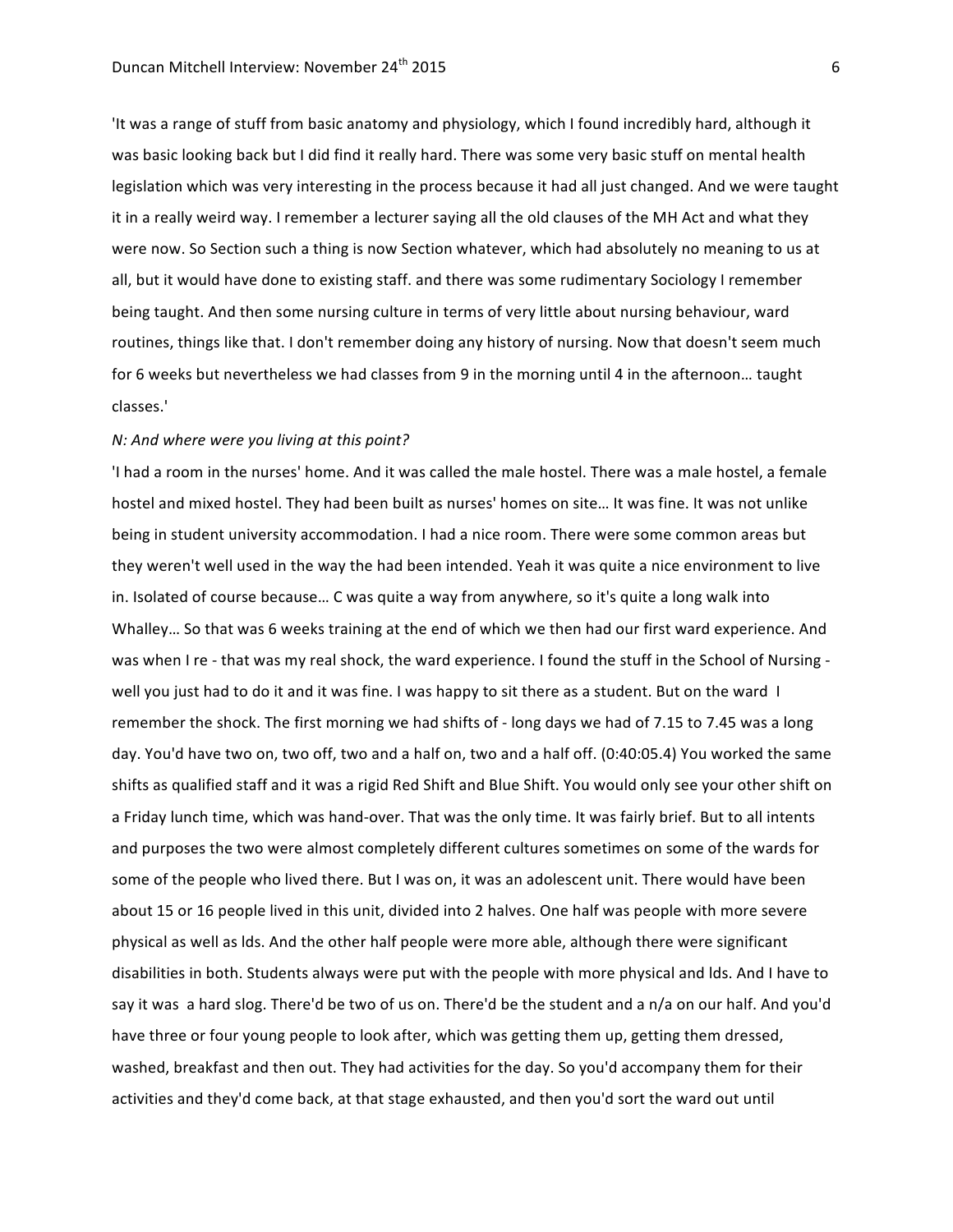lunchtime when you'd go and pick up the young people again. They'd come back for lunch and then the same sort of thing would happen in the afternoon.'

### *(0:42:06.6) N: And what sort of activities?*

(0:42:16.4) 'They would go to Social Education Units and C was very divided between you either worked on the day units or you worked on the wards. People tended to do one or the other and didn't transfer from one or the other. They were two different cultures. You would drop the young people off, same would happen with the older people, and you weren't 100% sure what they did in that time until lunch time. Your job as a nurse was to take them there, Thank you very much. And there would be other nurses who would then do things with them during the day. There would be daytime activities. Later on I worked on some of those activities on placement. It would depend very much on the individual. In some I have to be quite honest not a lot went on, they'd just sit in a bean bag on a day activity, rather than on the ward. On others there was a programme of stimulation for them, education, and on others there were work activities, contract work to be done, depending on their abilities. But not unlike a day centre I have to say, an adult day centre that would have been in the community, where those things would have gone on.

(0:43:47.9) 'I was shocked by the behaviours of the young people, the degree of disability and the amount of care that they needed. And I was also shocked by the fact that immediately you were given a group of people, both men and women, to look after and there was very intimate care, which was not something I expected I have to say! Very soon got used to but as far as C was concerned you were a nurse so you looked after the people you looked after and that was an end to it. But obviously I got used to that.'

*N:* This is 1983, so in terms of clothing and choice and those sorts of things what was it like on that unit? 'Well first of all across C every person who lived at C had their own clothes. And whilst that sounds now to be, Well why would they have had anything else? There were still in place some absolute rigid rules to make sure that still happened, because it was within fairly recent memory where people would just go to the clothing store and pick up vaguely what looked like it would fit somebody and put in on them. And the sort of rigid things that were still in place is Nursing Officers or the Director of Nursing at on stage would sometimes when they met somebody who lived at C have a look at the labels of their clothes. That sounds very dehumanising. But would. And we all knew that we'd be in real trouble if the person on their clothes which indicated it wasn't their clothes. It was really clear that people had their own clothes and they were the clothes we had to put people in. (0:46:07.8) And I remember staff saying, Oh be really careful that you get the right clothes. So yes they did have their own clothes and it was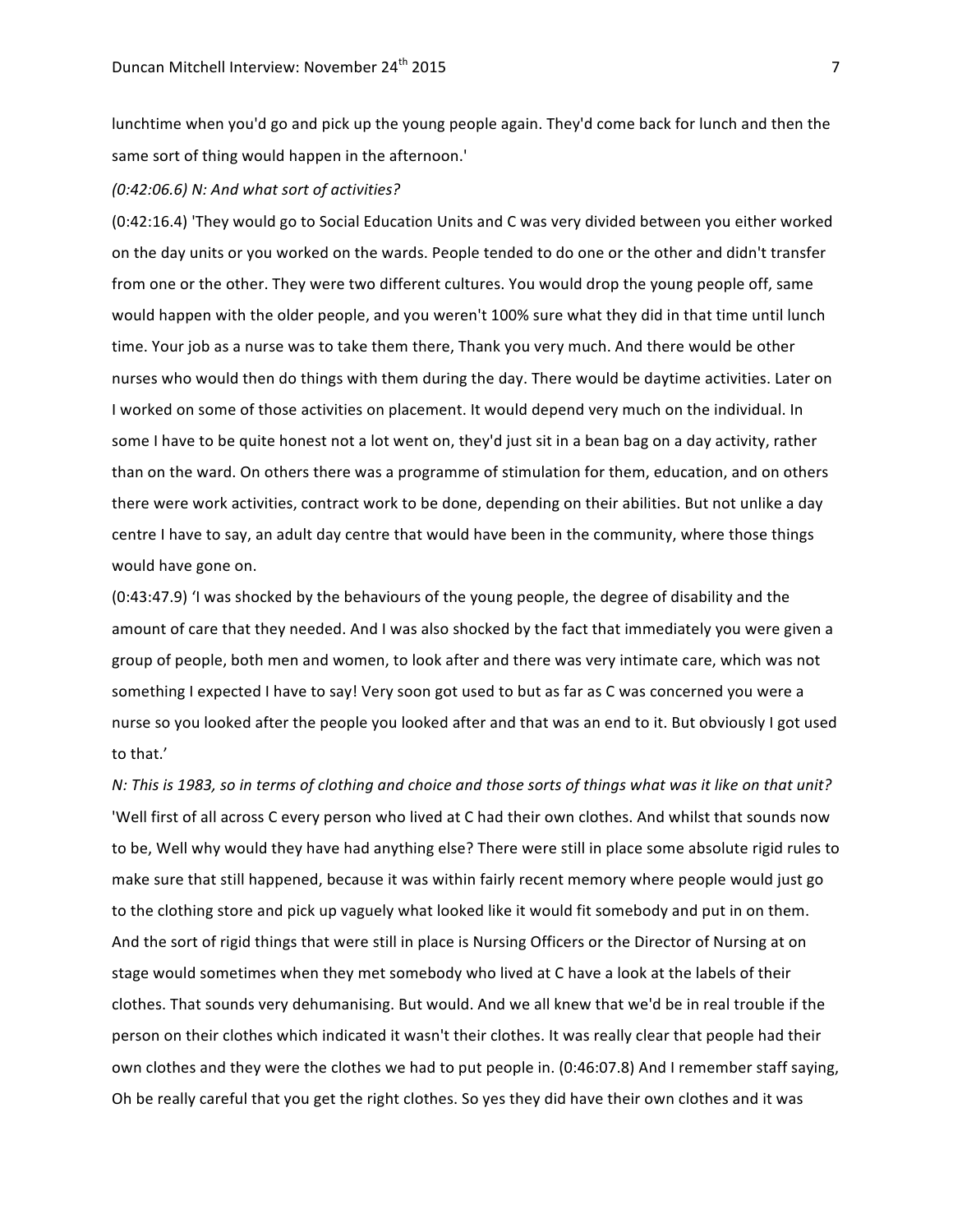really important they used their own clothes, and they were stored in their own wardrobes. There was a rudimentary level of choice that you could hold a couple of garments and some of the residents on that first unit might be able to choose but only some of them I have to say. most wouldn't have exercised that degree of choice. There was very little choice for them that they'd be able to exercise. That would have been too sophisticated for the first group of people that I worked with. Later on people could choose their own clothes. There was one ward I remember working on that was fascinating because we still had this experience of bundles that you'd get everybody's clothes ready the day before. It was really important that people chose their clothes, so they would choose what went on their bundle, but we still did these bundles so it was all ready for the next morning. So yes it was really important to C that people had their own clothes.'

*N:* And the bundles was that when you were training or did that continue when you were a nurse there?  $(0:47:38.4)$  'I was a nurse there for a couple of years before I moved to the community. And it was different on different wards. And the ward that I was on - although it was a resettlement ward, this really bad! But there were still bundles done but they were only done - people could choose their own clothes, and did, and many would just get themselves dressed. So other than putting clothes away we didn't have anything really to do with clothes for some of the people, because they were able enough to sort it out for themselves. But when it came to special occasions which would be certainly Xmas and any sort of going out or big thing then bundles were still done. I remember the ward sister being very clear that we sort the clothes out for if people going out. They might be able to choose it the rest of the time. But there still that element of control there. They're an institutional habit and they die hard I suppose' *N:* So what were your thoughts about bundles at the time?

'Do you know there are several institutional things did not strike me as being odd. Part of that was because I was working in an institution and you very, very quickly get encultured into an institution, That's what you do. So there was an element of that, that I didn't question some things until quite a lot later. And then there was also my own history that I'd been to a boarding school and a lot of - To give you an example, there was this awful thing that used to happen. And I remember in that first six week, one of the examples one of the tutors gave is that you must never ever when you're making tea for people at C get a teapot and put the milk and the sugar in the teapot with the thing because they said people need to choose. And I sat there thinking, Well what's the problem with that? "cause that's what we used to have - we'd be given our tea with the milk and sugar in, and very nice it was too! So that was me. I remember the other students being horrified that that was the case, but I certainly wasn't.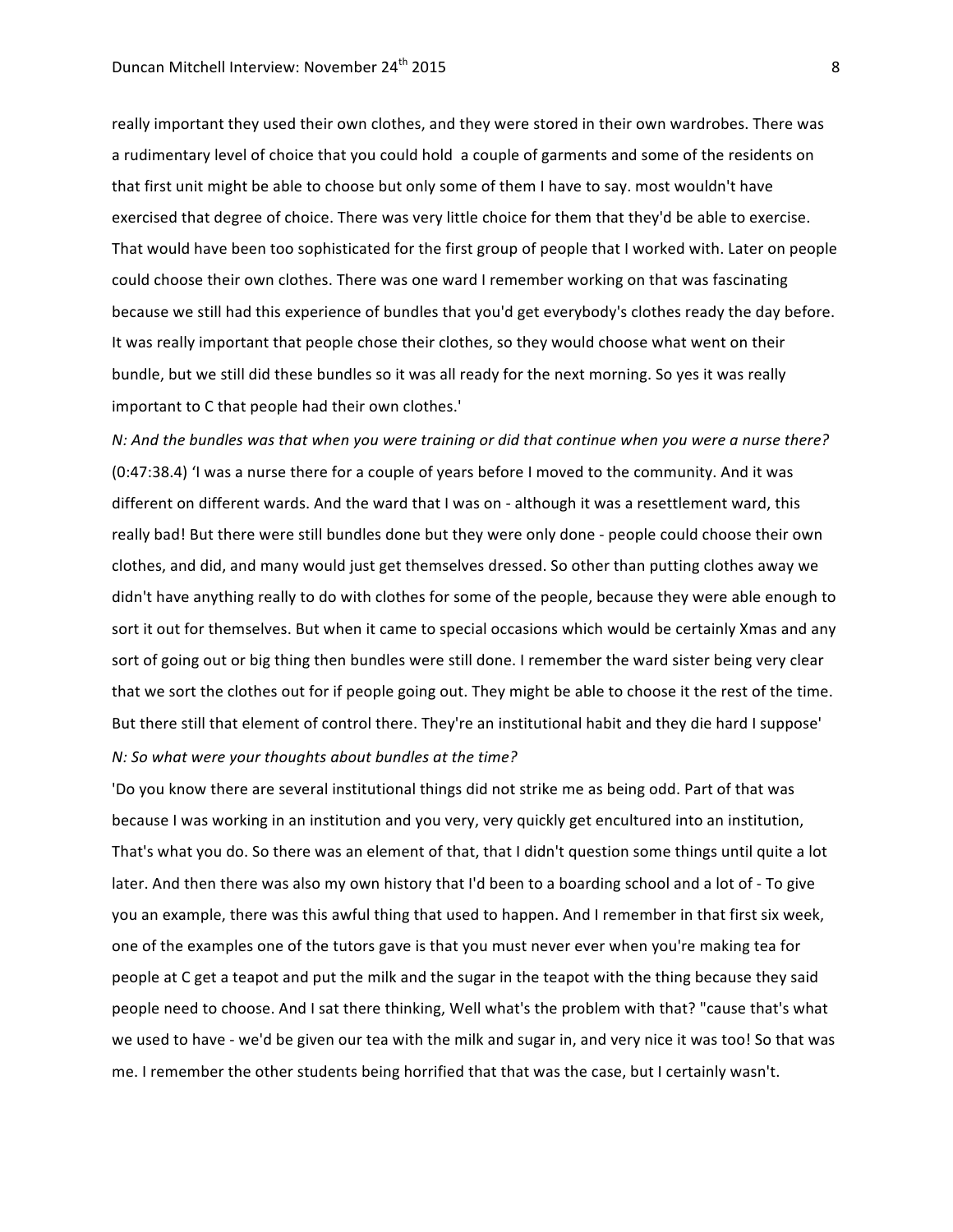(0:50:12.8) 'So some of the institutional practices were not unlike some of the things you get in boarding school. So there was that element for me, but also we were so quickly encultured into the S- They were things that we were critical of, myself and the other students when we came back into school... I can't think of example. But some of things looking back we just accepted as being part and parcel of - '

## *N:* So what would be examples of those Duncan?

'The things that really horrified us were if there were things that we perceived to be poor care. That was more about either neglect or - I didn't come across really bad physical abuse - but where there would be either carelessness or brusqueness with people, or even I suppose a harsh language. We would be very critical of that. And it was known that there were some staff who weren't as kind as they should be. We would be very critical of those staff who didn't bother to much about residents' clothes and things. But that was an official thing that there were rules about. We used to have a lot of debate about freedom, individual freedom but it was more around the practicalities of  $-$  (0:52:05.6) So a good example  $-$  there was a rule that there were no locked doors at Calderstones. That was a really big thing - can't have locked doors at Calderstones. One - it is illegal to have locked doors at Calderstones. And also it's not right. And I remember that first ward I was on, we used to lock the doors. If we hadn't locked the doors there was one young woman in particular on there who was, would have been really at significant risk. She would run out on to the road. At best there were two staff for probably 8 or 9 people, so we couldn't have one to one. And locking the door was just keeping her safe. Now we knew we weren't allowed to do it but we also know we did do it. The Nursing Office knew we did do it. And now and again she would come in and 'tut tut' at the locked door, but then she would lock it after her, 'cause we all had these shutter keys - one key would lock and unlock all the doors. So we had a lot of discussion around what was right and what was wrong about individual freedom. And also choice. I remember lots of discussions about choice. Would we be critical about staff who didn't help people with choice? Yeah we would. There was that issue. But then there was the same issue about... for example if somebody we worked with chose to wear a t-shirt in January, we'd have quite long debates about, Well that's their choice to wear t-shirt in January. But then they're going to be cold and that's not safe. They were the sorts of debates we used to have.

## *N:* Thinking about how you would frame some of those debates at this time are talking about *normalisation and - ?*

(0:54:13.2) 'Yeah normalisation - and it was still called that, we'd not got on to Social Role Valorisation was a - I don't remember when we first had discussions about it, but I remember it through most of training of being an issue. It was something that staff on the wards were aware of and we were aware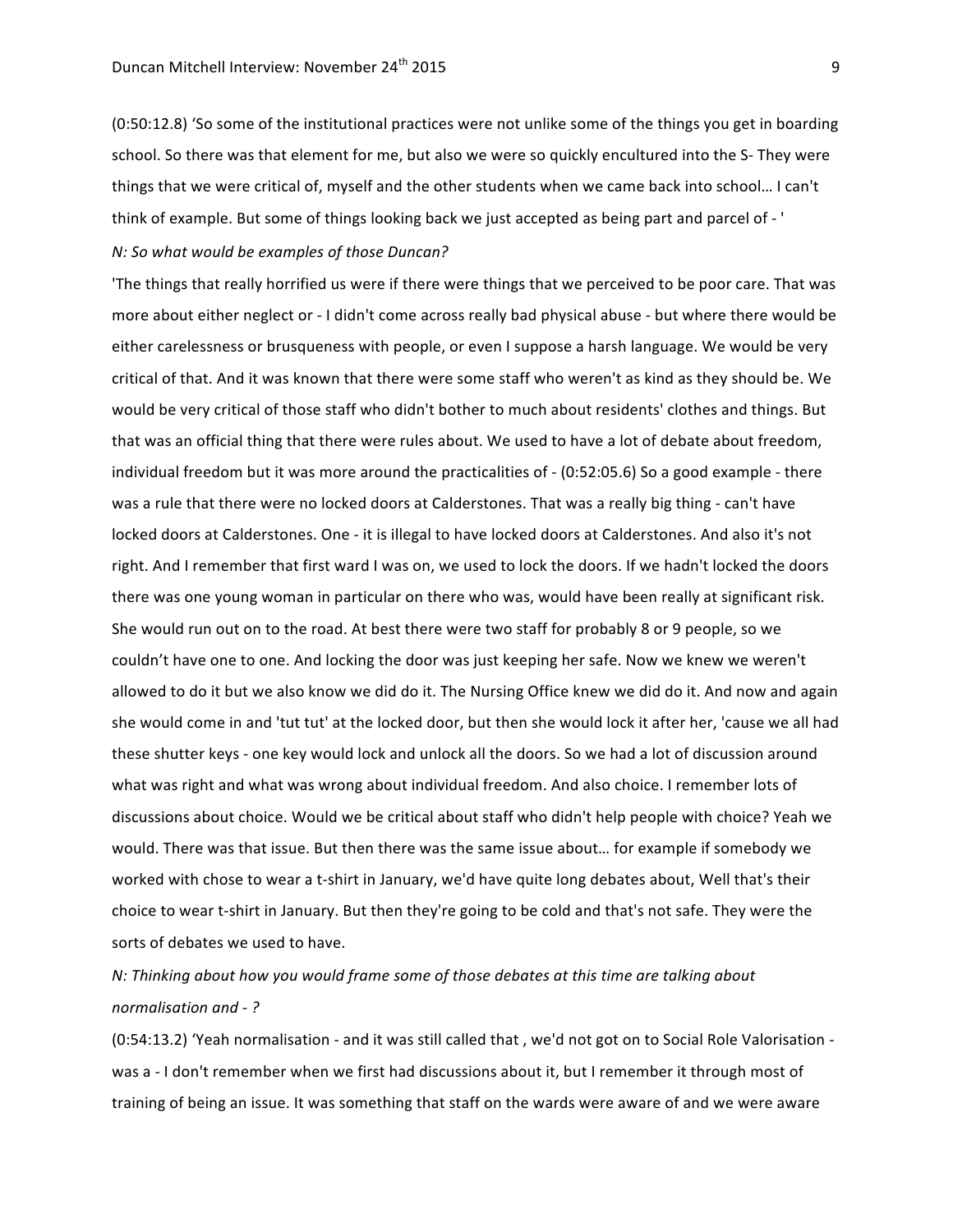of. And many had been on workshops around it. The debates that I remember were around the scope of it. We hadn't quite got the bit about the social valued I have to say. We had got the bit about living lives that were seen to be normal. And of course there was that discussion - what's normal and all the rest? But generally I think it was understood that we had to encourage people to be doing things that were age appropriate. And particularly that the environment had to be as homely as possible. We used to go to great lengths to make what was very clearly not a homely environment a homely environment through using ornaments and the sort of furniture that was on the wards and separating the sleeping areas from the living areas from the living areas as much as possible. And it's actually quite difficult within the confines of a large institution  $(0:55:59.6)$  to do some of those things. Just as an example there was one ward that I was placed on that was at the back of an old block and it had been really as best it possibly could to be a nice area to be in. But there was this very sensible ruling that to as much as possible everybody should have their own front door. Now the way this block was designed the only way this block could have its own front door was either coming through the front of the block which was another ward - and you weren't allowed to walk through one ward to get to another one. That was a new and again very sensible ruling. - so the front door to this ward was at the back, and now and again you did use it, you used to flout the rule about going through the other one. So you'd go in to the front door and that went through their bedroom, so the front door and then the bedroom. And it was the only way to design this ward. (0:57:07.1) It would have been really difficult to do it in any other way. So you had these crazy sort of things in order to try and make the institution a better place for people to live you had these really bizarre things. At C they were all called by addresses so there'd be 20 Calder Avenue was where I - and you were not allowed to call it S Block, 20 Calder Avenue was S1. The fact that I know it was S1 - although if you ever called it that you'd be in bother. It was 20 Calder Avenue. *(0:57:46.7) So when did that change?*

I don't know when it happened. It had happened by the time I was there. It would have been some time I guess in the 1970s. It was all about - prob late 1970s - making the institutions better... Under Better Services it was a two pronged thing: i. You made the institutions better; and 2. You make services outside better. And the big criticism of it was that there was only one pot of money, and you couldn't do both. In fact some people suggested you'd be better leaving the institutions alone and just getting everybody out of them. but nevertheless C did have a lot of money spending on it, trying to make it better - proper domestic furniture, wardrobes, and yes the address system, whereas there used to be a male side and a female side that was all mixed up. Some of the wards were mixed up so you'd have men and women on the wards. You could no longer call the wards by their alphabetical name, it was Calder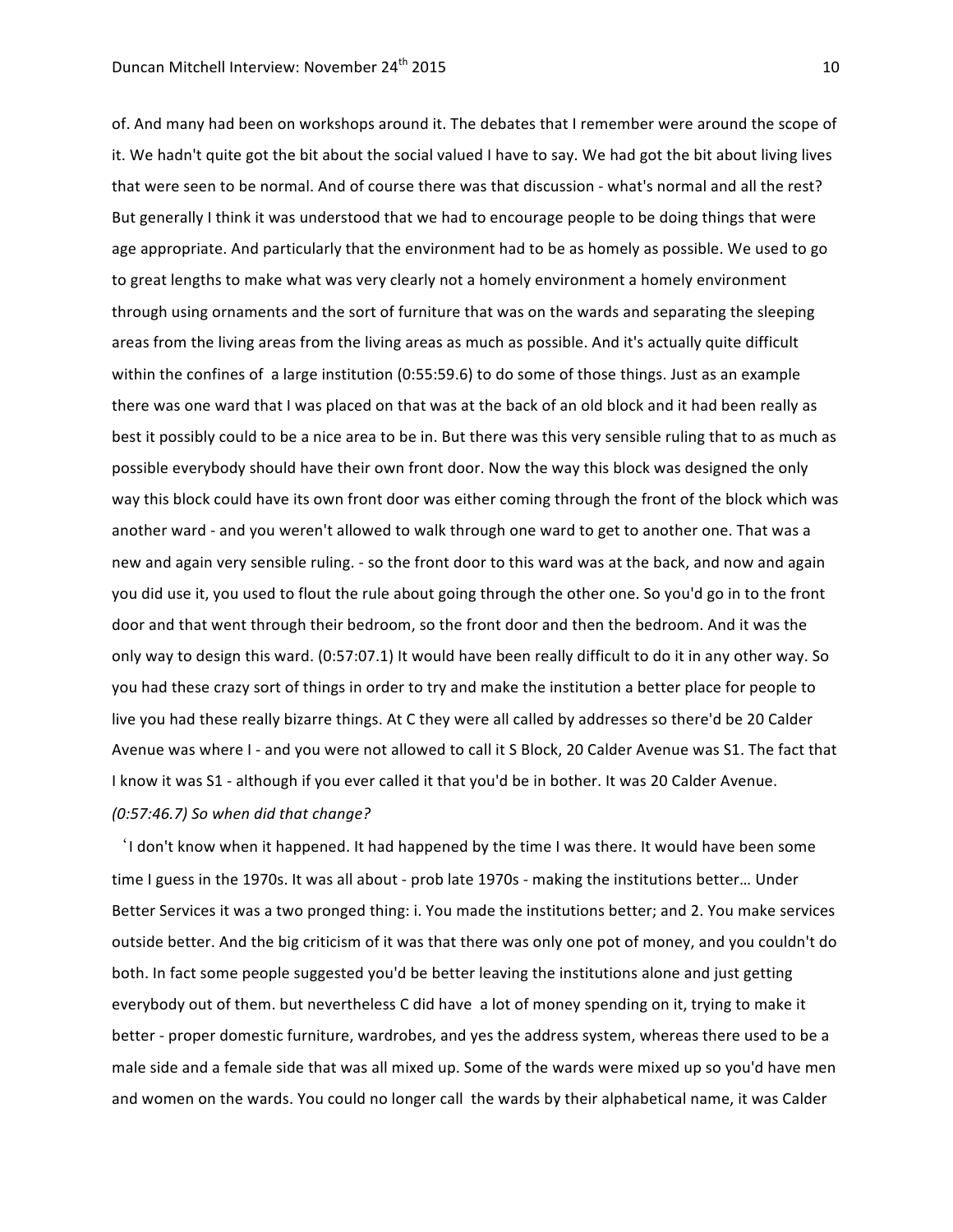Avenue and Ribble Avenue - and they were the addresses. So prior to that it had been an alphabetical -A Block to - I don't know how far it went up to actually... to R Block? Had that been the situation from its inception?

I think so but not sure...

And I am almost imagining – your nursing training was 83 to 86? (Yes) So there's all these changes you're going on wards and in your head you're thinking, We've got to make this more homely etc. Were there tensions on some of the wards between the established staff and these newish ideas? (0:59:47.8) Yes but what you need to remember is that the wards we'd have gone as students would have been to all intents and purposes the better wards. That in order to be a training ward they had to meet certain standards. So by and large we wouldn't have gone on... the wards with older attitudes. and the charge nurses and staff nurses indeed on the wards would have been assessors on our ward, which meant they had to undergo regular training. There were some wards that I was aware of at C that hadn't changed a great deal and I can think of one of the blocks in particular where there were still some very old practices went on within them. They I would imagine would have been very resistant to change. The wards that we went on, at least they used to talk the talk. Now and again you'd get views of, Well never mind all that, and, This place is never going to close, and typically, It's no good trying to make people normal. Those sorts of views. But by and large they had a training function with us, so we went on yeah the better wards. Having said that, looking back, if you compare it to any form of domestic environment that I would expect for myself or anyone else, they were absolutely appalling. But in terms of the way the institution had been you could also see there'd been massive, massive changes to these places. A huge investment had gone in. And some of the staff used to go to huge lengths to try and make things as pleasant as absolutely possible for people. And some of the care that was good within the - I'm not trying to talk up C 'cause I'd rather see the place bulldozed but within those confines there was some good work that went on. There were still some of the older attitudes but they were generally on some of the other wards. And it was clear that staff would be pushed to some of the other wards. Some wards that people would go on because well it was a disciplinary thing. You'd be sent to certain wards as a - it wasn't a clear punishment but you just knew that people who weren't as good would be sent to certain wards.

*(1:02:36.1)This is staff we're talking about?*

Yeah. 

And to go to your point you were saying about the locked wards - that C had a no-locked ward policy but the ward you were describing there was a blind eye turned to that... *I* mean when I think about the Royal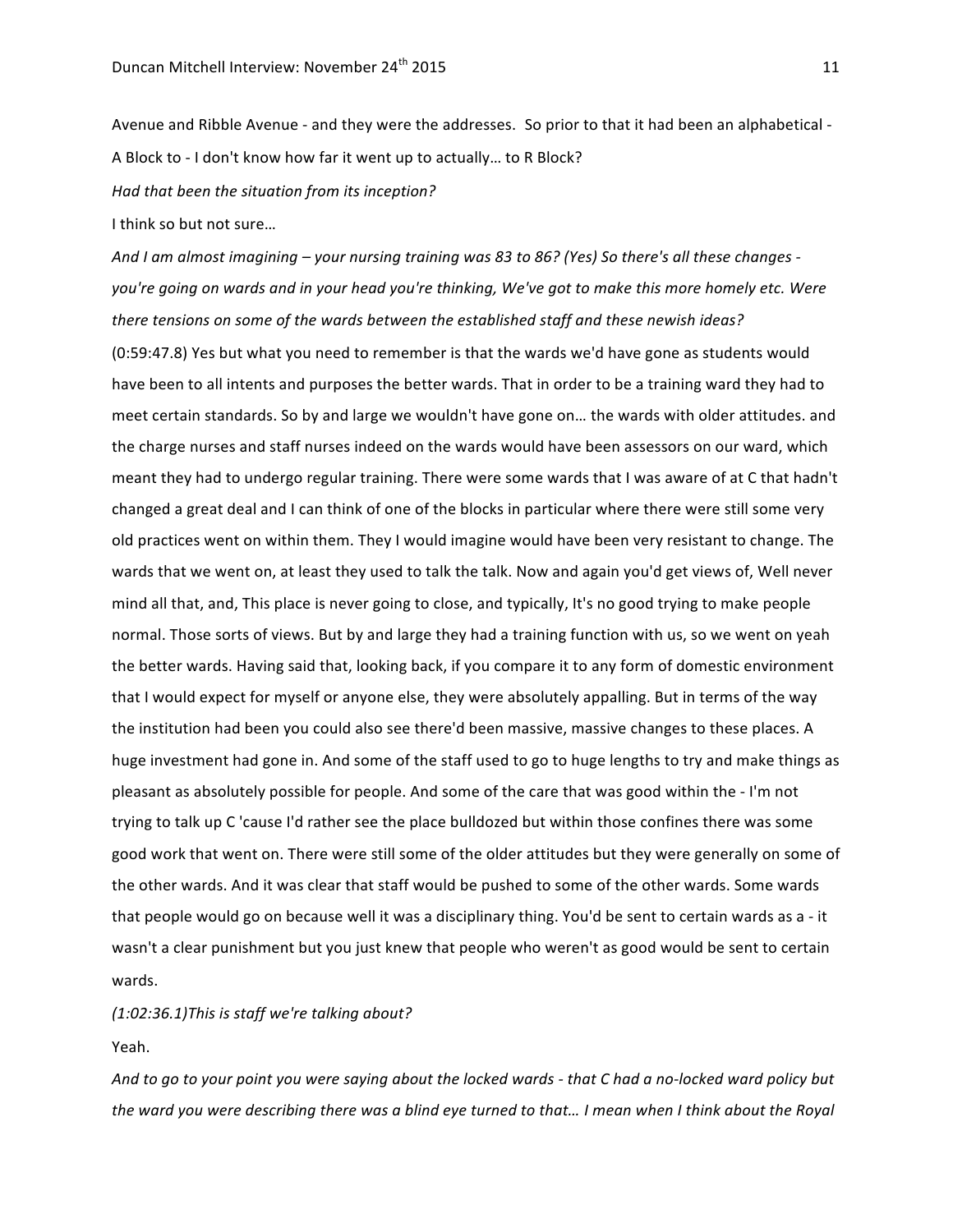## Albert in the 80s there were still very definitely locked wards, like 'openly' locked wards - were there any *'openly' locked wards at C?*

Well only openly in that everyone knew that they were locked but formally, no. There was no formal recognition that they were allowed to be locked. At least - there was a block at C that then became the secure unit when it changed that did have people who were detained under the MH Act. Now I was never placed there, so I don't really know what it was like. Now they would legally be able to detain people there. But for the rest of the hospital everybody there had the status of being informal and - with one or two very rare exceptions - and if they were informal it meant that they had the freedom to come and go as they wanted. And the law was clear - if you lock a door and they don't have a key to that door you are illegally detaining them. But that's what used to happen, but it was an issue for their safety. At the same time some Adult Training Centres would have been similar, and some hostels would have been similar. And we didn't have any legislation really to deal with those, so you had to turn a blind eye to it. I guess they might have been a little more honest about it at the Royal Albert, but they would have been under the same legislation. unless people were detained under the MH Act you weren't allowed to detain them and locking a door, which they didn't have access to the key, was detaining them. I remember the debates about it we used to have. It's only really the Differentiation of Liberty Safeguards that has cleared that up, as giving a legal framework in which we can detain people under certain circumstances. But up until that point blind eyes just had to be turned. And I know the same would have happened in community settings as well. (1:05:20.3)The problem with C because it was an institution was that you might have had one person on a ward who would have been a danger to themselves if they'd run out somewhere. so everybody was detained by the same thing. I mean that was a real problem with an institutional setting. ...

#### *During your training what were the other sizes of places you went on (in training)?*

There were similar (to the adolescent ward of 12-16) because I think there was an understanding - and probably a ruling somewhere about the size of wards, because that was one of the ways that change had to happen. And it's bizarre in an institution but to change an institution you have to do it by the institution's means, which you have rules, and there would have been a rule at one time about the size of a ward at C in order to cut them down. I've got in my mind the number 15 but I wouldn't swear to that. But thinking about the wards I was placed that would have been a typical sort of number of people... Some of our placements when we were in training were outside of C. So we did a placement at a special school, we did a children's placement that had to be outside C because we had no children there, so that was in a short-term care children's home, interestingly run by ex-C staff, in fact that might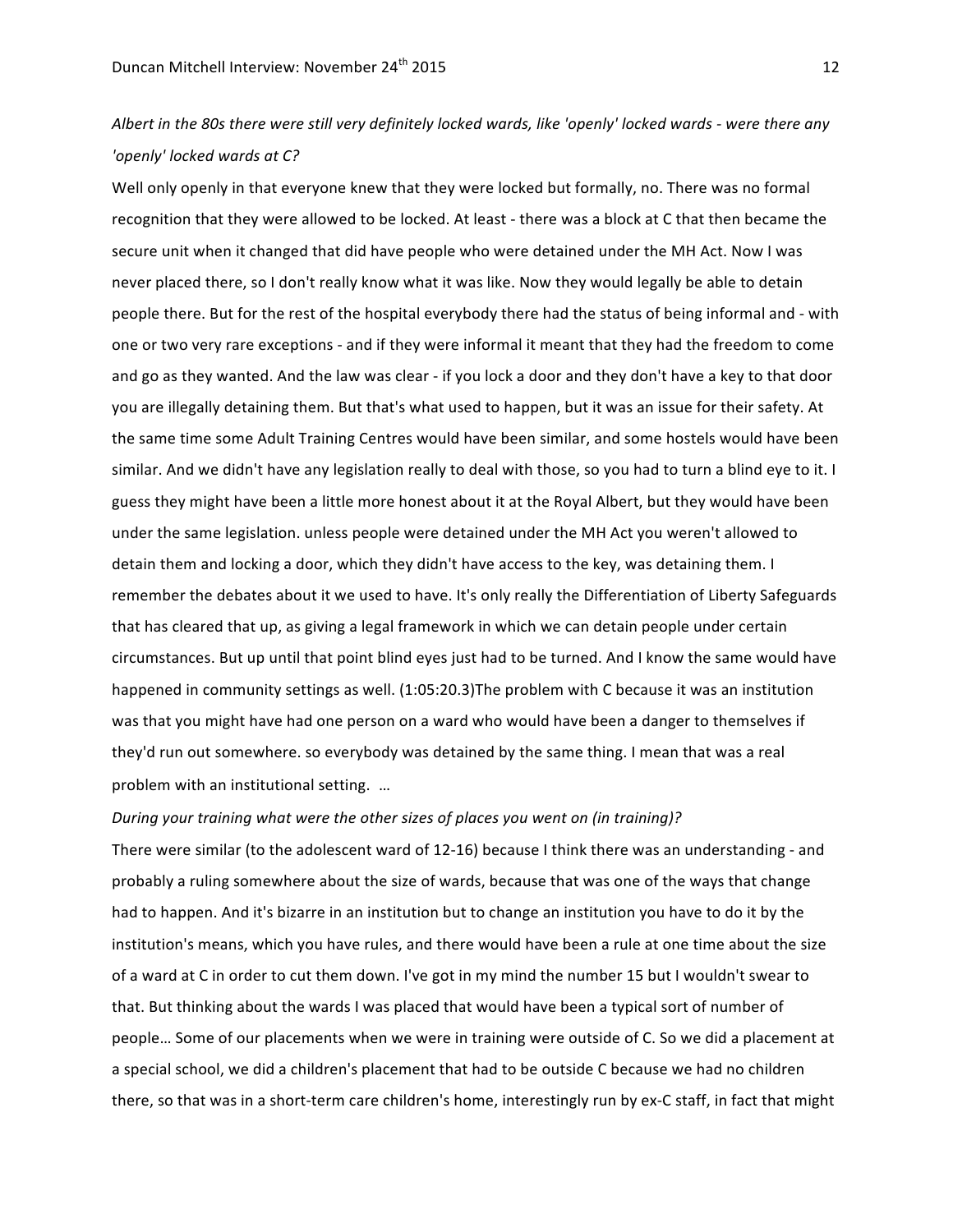have still been on the books at C, 'cause that was on the ways they closed C down was by moving staff out but keeping them on the books. And of course then moving clients out.

## *(1:07:30.3)… Special School? … What was that like?*

It was outside of C. It was a special school in Haslingden I went to. It was an odd place actually, this school. It was in an old manor house at... Haslingden. So it wasn't like a school at all. But it was. It was a standard special school and there were children there through the age range from 4 or 5 up to certainly 16, I don't think we had anyone older than 16. They'd have gone on to college then - but other than that it was a standard special school. We did a term there. Then we had to do one placement in a general hospital on a medical ward. It's the only time I've worn a uniform since school. Then we went to be what we used a term 'proper' nurses for 8 weeks! At Burnley General. All of us at the same time went. *You would use that term at that time?* 

Yeah. We used to say, We'll go and do a bit of proper nursing. Yeah we used to joke about that. What else did I do outside? Perhaps they were the only three placements. Oh yeah and then one with a community nurse. I had to spend 8 weeks with a community nurse in Rossendale. So they were my 4 emplacements outside. But all the rest would have been at C.

And as a student how did you contrast and compare your outside experiences to working at C? That's a very interesting question. They were just so different and because they were purposeful they were - so we'd talk about going to a special school as if it was nothing to do with C. That was the interesting thing. I do know that the ward, the unit that I was that was the biggest contrast actually wasn't outside of C, it was in C. And I don't know why I was placed there. But I had one placement in - it wasn't resettlement, it was with people with very profound and multiple-disabilities, and complex disabilities. 3 young people lived in a flat at C, in what had been one of the old staff flats. (1:10:34.9) One of the ways they tried to run C down and change it was when the staff who were entitled to flats rather than rooms when they left or moved on. And typically there would have been a matron's flat and a deputy matron's flat and I think ward sisters who lived in would have been entitled to a flat. When they moved on and there was a vacant flat they would moved 3 residents into it or two, however many it was, with a member of staff. And I had this one placement with 3 young people and 2 staff would have been with these 3 young people. I would have been an additional member of staff... They might have even called it a community placement - God knows why I was there. But anyway I was there and that was biggest contrast because these were people who I knew had been on the C wards, and it really opened my eyes to the way we should have been supporting people rather than on a ward. Because they had been on a ward with even trying to do personalised care. The bathrooms were these horrible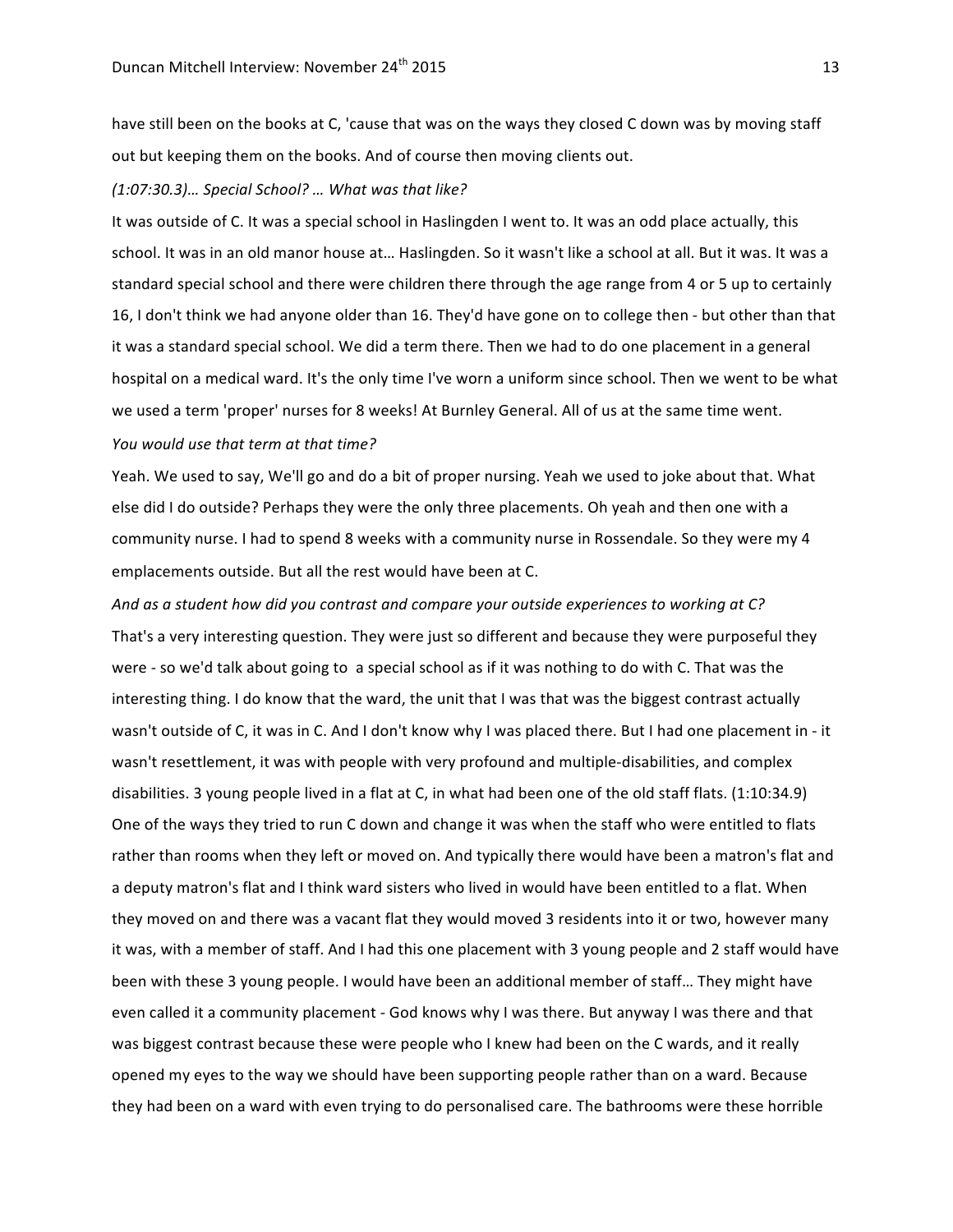big institutional tiled things. Usually because of the numbers of staff you'd leave the bathroom door open even though you were helping somebody in the bath, because there'd be somebody you were keeping your eye on outside and all that sort of stuff. It wasn't very personalised really. But on this unit, I remember there was one young man for example who used to love just lying in the bath. And I couldn't believe it. Well we could do! You'd sit with him to support him so obviously he didn't drown in the bath but other than that if he wanted to be for three quarters of an hour, an hour, so he could as long as the water hadn't gone cold. And I thought, Blimey this is how we ought to do it. And I remember the shock. And that was the real contrast for me - it was bizarrely that flat which was in C, rather than any of the community placements, some of which were still pretty institutional I have to say.

## *(1:13:03.6) In what ways?*

Well the practices, the culture was institutional. There was still the - the nursing hierarchy was very hierarchical between the sister and the staff nurse and you'd still use those terms... You wouldn't eat with the people you were supporting. You'd help them eat and then you'd eat separately. It was things like that. Whereas on this flat it was quite different. It was a real intention to staff and people supported would do things together. There was adequate staffing for the needs that people had - and that shuck me up more than anything else I think on that - and bizarrely it was in C itself. But they wouldn't use any C facilities so if people wanted to go out you'd get in a car and you'd go out of C and do something outside of C, and that was a big change. The intention was that those young people would move out of C, possibly with that staff group, possibly not, ... as soon as it was possible, and possible meant as soon as the facilities were available outside.

#### *(1:14:31.7) And roughly what stage in your training did you experience that?*

Would have been nearer the end than the beginning certainly but I can't remember exactly when. It wasn't my last placement but it would have certainly in that final year I think...

And you were suggesting earlier that throughout your training there was a feeling that C was going to *close?*

There was, although at the same time there was resistance to that. There was an understanding - I reckoned that C was going to close. There was no fut - and I reckon that in terms of my career. I thought I had no career at C. There were others in my group who had the same feeling but you might, you'd get your first job at C and then you'd move out to something. There were a lot of staff would say, Oh of course this place is going to close. There would be some people who didn't agree with that and there would be others who would say - I think sincerely - that, This will get smaller but there will be some people who will never be able to leave. And the other resistance came from a small number of residents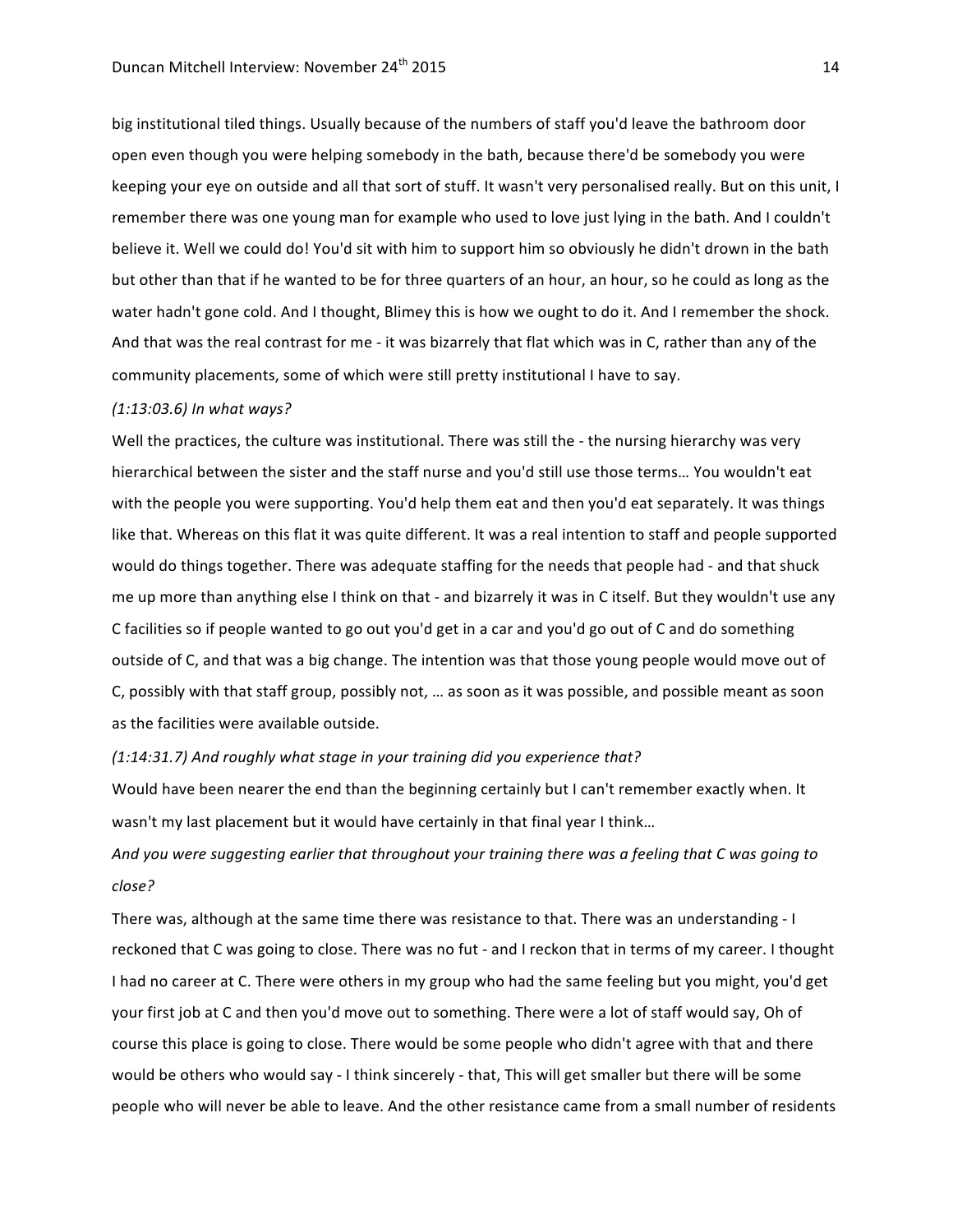who had been there a long, long time and had a privileged position within C. There was one guy I remember, very able bloke, ... he was the one who'd gone to Greaves Hall during the Second World War, but other than that he'd been at C all his life. He was very articulate, he now had his own - he shared a flat with somebody else at C. He saw himself as having quite a privileged position, and indeed he did. Lovely guy. And he used to say, Oh I don't ever want to live anywhere else. I think he actually died at C but I'm not sure. And there were one or two other residents like that who didn't want to move. So yeah there was some resistance to it.  $(1:16:58.5)$  But there was a - I know memory plays tricks but my understanding is that there was a general consensus is that C wasn't going to last last much longer. And bizarrely it has...

#### And what was the position of the trade unions at that time?

I was a union steward at one stage. There was a very different view in C to B. And the reason I know that is 'cause as trade unions we did come together at C and B, we had joint meetings. B unions were strongly fighting the closure plans at B. And the C unions weren't. There was an acceptance that C was likely to close and there was an agreement that the job of the unions was to negotiate the best possible terms for staff, one whilst C was still around and I think the understanding was that although it was going to close we're not talking in the next 2 or 3 years, we're talking possibly the next 2 or 3 decades, that there would be a gradual contraction. And that something needed to be sorted out for staff when C did close. And that would either be a transfer to employment elsewhere or decent terms for redundancy. That was the sort of thing that was - But because the uni - I was in COHSE which itself is now, obviously an old fashioned term now, UNISON now. It was interesting because (I forget the term) but the senior bloke in the union was married to a Nursing Officer who was not only responsible for the resettlement areas but was a real advocate of resettlement. So you'd get these really different odd things going on... There certainly wasn't active resistance from the unions to the closure. *(1:19:50.1)* Was there any deal around jobs? That if you didn't want to take early retirement or take a redundancy package and you wanted to carry on working that you'd be guaranteed work in the future? There wasn't - no not then. There was later. But not then. Not whilst I was there. It wasn't an issue whilst I was there. I applied for a job outside of C 'cause I didn't see a future career at C. Basically I wanted to work outside. When I qualified I worked on resettlement. And then from resettlement I

applied for a community nurse post. And my understanding was that really anybody who wanted a career that what's they needed to do. But anybody who just wanted a job would have been all right for a while at C because there were enough people retiring anyway, provided that lots of new staff weren't taken on. That they would probably either see their careers out at C or they would be able to move at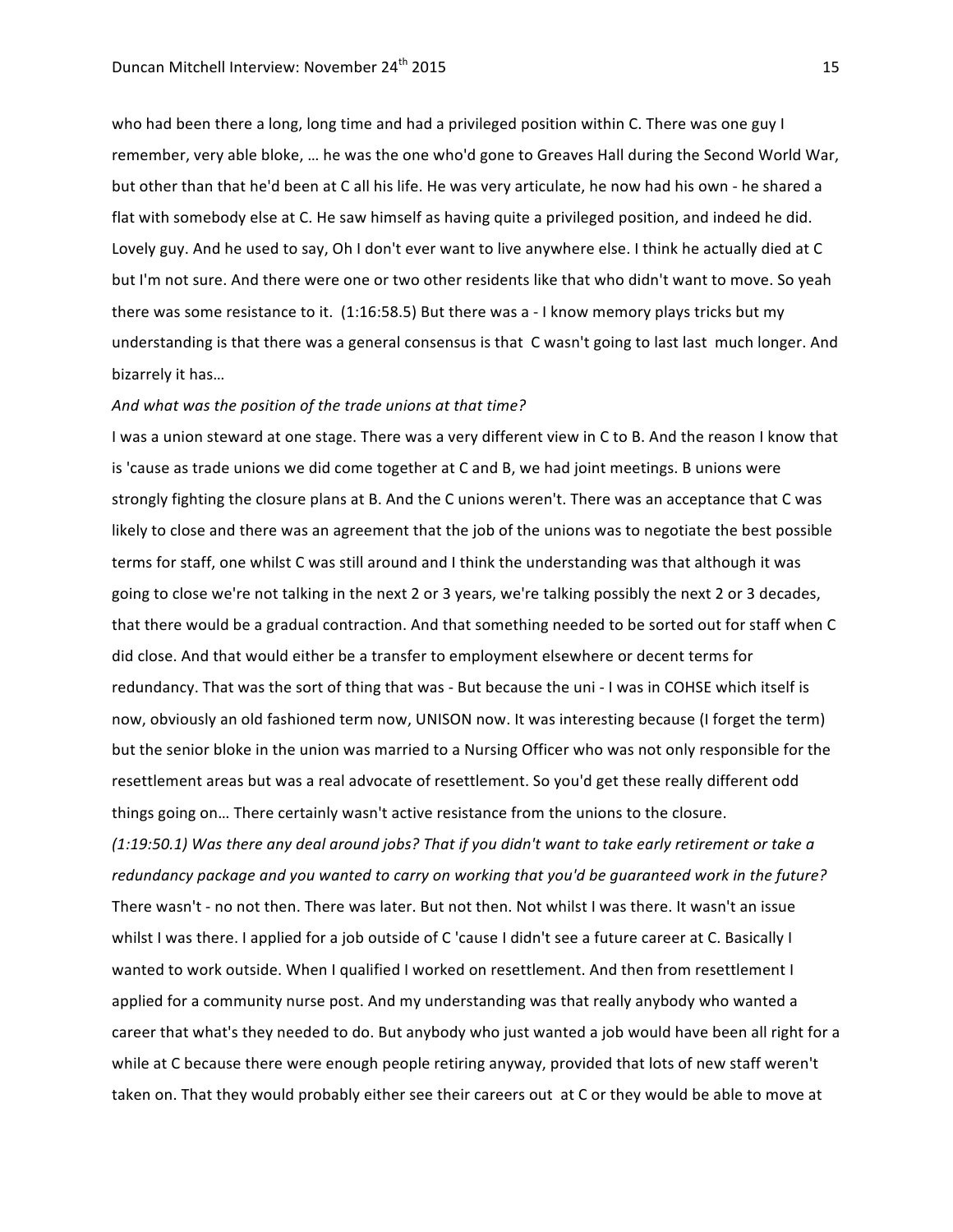some - It wasn't seen as being a real issue when I left. Although later on I do know that there were all sorts of arrangements made to make it easier for people to move on.

*You* just mentioned there that when you qualified - so you went into resettlement? Yeah.

## *Tell me more about that.*

(1:21:29.2) It was a bizarre place. It was a ward at C. 21 Calder. Which was 2 floors of one of the old big blocks. The first and second floor. And they had been turned into flats to as best as people could. And some things about the flats looked very nice. And I know whenever we had visitors it was always this block that people would come round and look around. And very often visitors would some times say, Oh this is marvellous. And they 'd say. And why are we shutting this place. And by then I was a real advocate for closure of the place. And I used to think, Why? Send them round somewhere else! I use d to think. But even so it was only some of it that was nice. So there would be this massive long corridor as you got in, with side rooms either side. One or two that we used as bedrooms but mostly used as store rooms, and then an office. Then what had been the massive long dormitory at one time had then been split into 4 flats. And each flat would have had either 2 or in one case 5 people in. And there would have been a bedroom and a living room and a kitchen in each of those flats. Some of them were lovely. They'd been furnished beautifully. Sometimes with ppl's own furniture. The intention was they'd buy the furniture and then when they'd left they'd take it with them. And sometimes... really nice furnishings. The problem with them - well there were several problems - one was that although the living room and the kitchen and the bedroom were in one, the bathroom was still the old block, the bathroom blocks. And so for somebody to use a bathroom they would have to come out of their flat and walk a fair distance to one of the old blocks where thee would be a nasty old cold bathroom, and a series of toilets with - they didn't have half-doors but certainly the doors with the gaps at the bottom and at the top. And on one of the floors we used to have to take the loo paper out because there was one resident who'd stuff it down the toilet, and so people used to go with their - bit of loo paper. It's like when you're in a campsite really. Everybody knows what you're going to do. So that bit wasn't at all good. But yeah they were - other than that the bestest that could be done in a bleak old institution. They were nice flats that people were getting ready to move out. And by getting ready crucially they were living with the group of people they'd be moving out with. And by then we had come to recognise that that was the most important thing. But the intention when those flats were built was that they would learn how to cook and how to look after their flats and things. And we'd realised at that stage was that was the least of people's problems. It didn't matter whether you could cook or not. It's really easy to provide food for people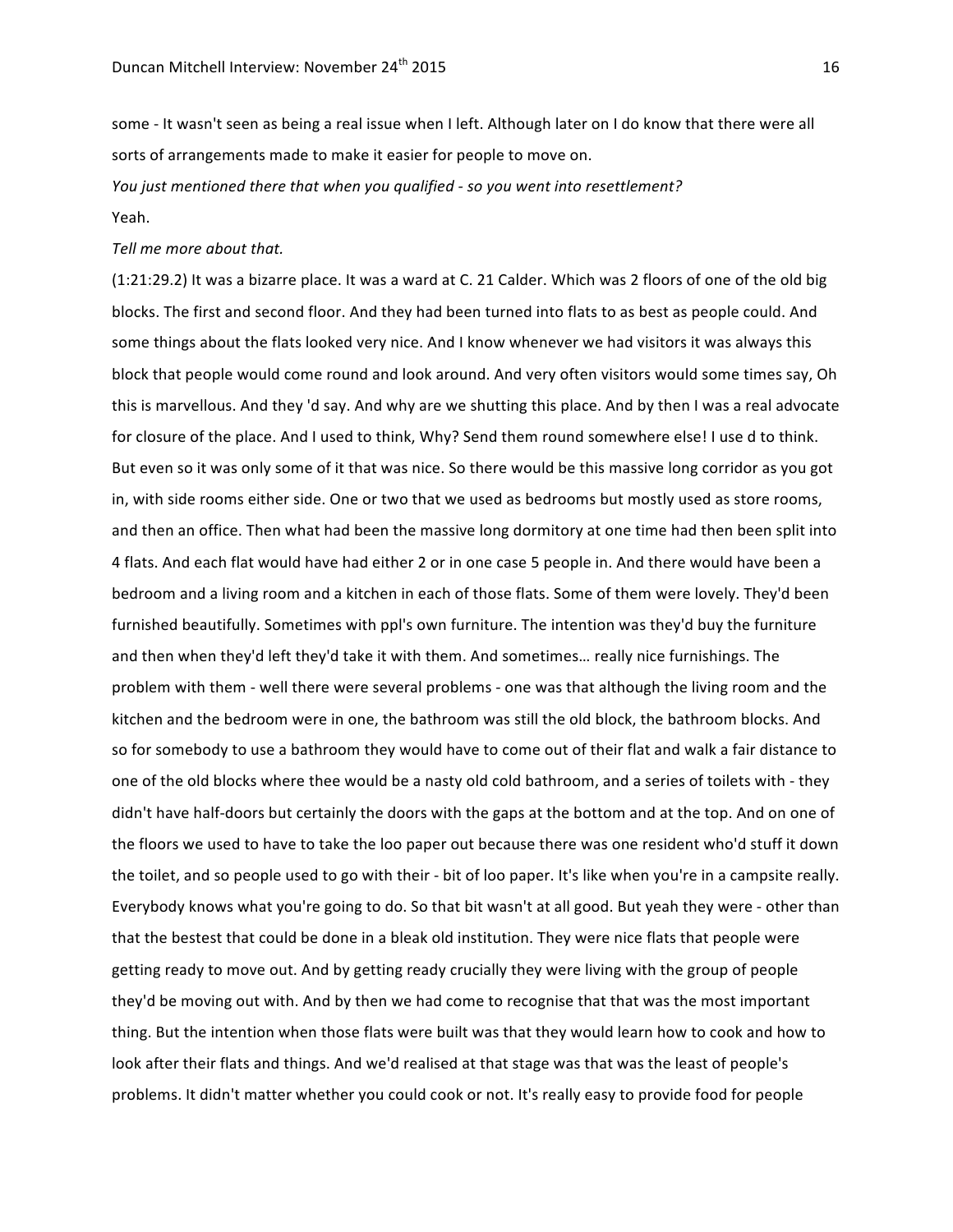outside or for them to purchase it themselves. The problem is if you haven't got the relationships right with people. And that was the intention. They would be living with the people they would be moving out with. 

*(1:25:33.0) And how did people select or - these groups of people to move out? How was that done?* Well it was done on the grounds - Two ways. There was some groups that were done strictly by the fact that- for example I remember 5 men came from Liverpool. There was a resettlement package for 5 men in Liverpool. So they were the 5 men who were going into that package. The purpose of them coming to the flat was to get to know each other. Had there been a huge personality problem clearly it would have been reviewed. But the intention was to try and arrange it there wasn't a huge personality problem. So tat was one way. The other way was if there were relationships within C that people had made, and that they could be identified. And that was sometimes a bit tricky. But there were some people who - for example I remember 2 women who got on. And that they didn't get on with many other ppl. They didn't spoil any other pairs. And they both had what we used to call boyfriends, but male partners, who they did not want to live with. They were absolutely clear on that po8nt. One of the grounds that her brother wouldn't approve. She was brought up different from that. So there was no way she was going to live with this - these were women and men in their 60s. But they had relationships with thee two men. And it had been decided - with them in fairness - that they would all move to one town - Wigan as it happens I remember - to live in different houses. So the 2 women would live, and the 2 men would live in a different house in Wigan, but near to each other. Now they were established relationships. There had been a little bit of bringing them together. The men and women couple were established relationships in both cases, but we put the women together. (1:27:58.4) And the two women lived in one flat. And the men still lived on their wards as it happened. But they did all move out to Wigan together in their different houses... Looking back that was a quite carefully put together group, but very sensitively done. The 5 men wasn't. There were 5 men because there was a scheme in Liverpool for them to go to. The sensitive bit was checking that they didn't fall out when they were in the flat. It was done in different ways. And it was a mixture - a very pragmatic mixture looking back of what the agreement was with the receiving area and what the relationship was with the individuals.

## *(1:28:46.2) And I'm getting the impression that the 2 women and the 2 men originally come from different places?*

Yeah they had. Yeah. What I know now - I didn't know then so much, but I do know now - that then tat needed a very careful re-arrangement because of what we called the dowry. That the money would go back to the area that they went to. And I know now because I've seen minutes of meetings that there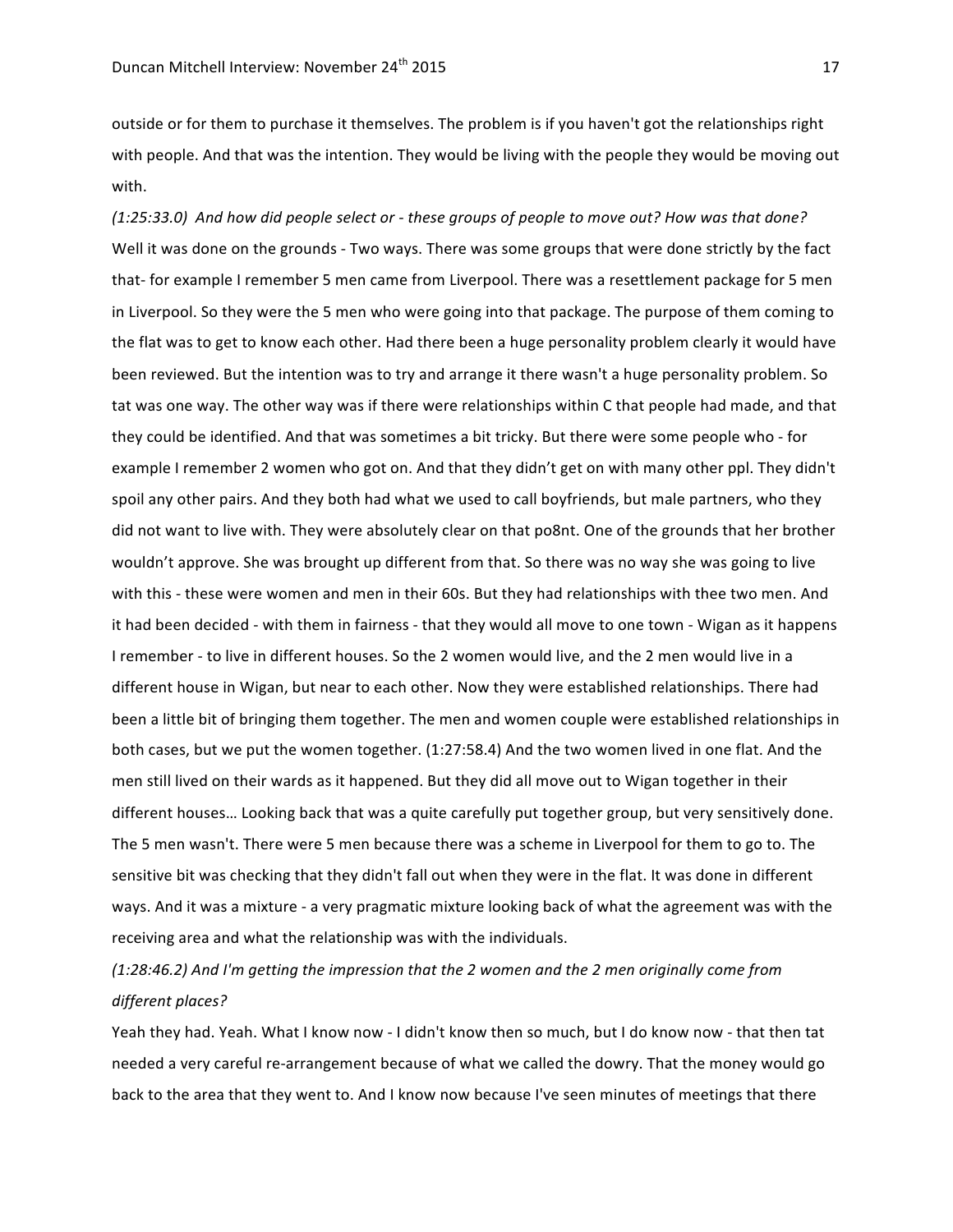was a lot of very careful negotiation that would go on. We didn't know anything about that. Our job as nurses was to help three people in the flats = make sure that they were getting on all right. And if they hadn't we'd have done something about it. And then facilitate the links with the people in the community that they were going to be working with. So typically there'd be lots of visits and sometimes we would take people to the areas they worked in. More usually the staff who were going to be working with them came.

And at that time at C was there a Resettlement Team? A separate team?

There was... There were Resettlement Officers. And then there were those of us who worked on the resettlement areas. We didn't see ourselves as a resettlement team. We were just the staff who worked on these areas.

## But there were officers who were separate from yourselves?

Yeah. Yeah. Since I left I said I worked on resettlement because it sounded a lot better. And I did work in the resettlement area. I wasn't part of a resettlement team.

## *(1:30:25.5) And what was your position? What was your status on this unit?*

Well I was a staff nurse. And then I was a deputy charge nurse. So I was promoted a few months after I started there... Shift leader basically. I'd be responsible for things that went on whilst I was on duty. And would usually have 2 staff, sometimes a student working me on that. And there's be a ward sister who was in charge of the whole ward. She'd always work opposite to me, so I very rarely, I'd only see her on Friday lunchtime. But nevertheless she was in charge. And she was very, very much in charge! Yes! (Checking time)

### *(1:31:29.7) So you were saying you were there 2 years?*

About that. It might have been a little bit less... Certainly wasn't anymore than that after I'd qualified. And you suggested as well that the feeling was you wanted to go out into the community. (Yes) So how *did that opportunity arise?*

I applied for several jobs, which I didn't get, until I got one... I applied for a couple of jobs in Burnley. One as a community nurse, one as working in a resettlement scheme that had started in Burnley. Then I applied for a job in Wigan as a home leader... which was somebody responsible for I think 3 houses of people living in those houses and the staff, which I didn't get. Then I applied for a community nurse job in Wigan which I did. So I was looking for jobs that cropped up. Not all of them were nursing jobs particularly. The home leader one wouldn't have been a nursing job. It would have been for the local authority, which is I suspect the reason I didn't get it. And then I applied for a job in nursing as a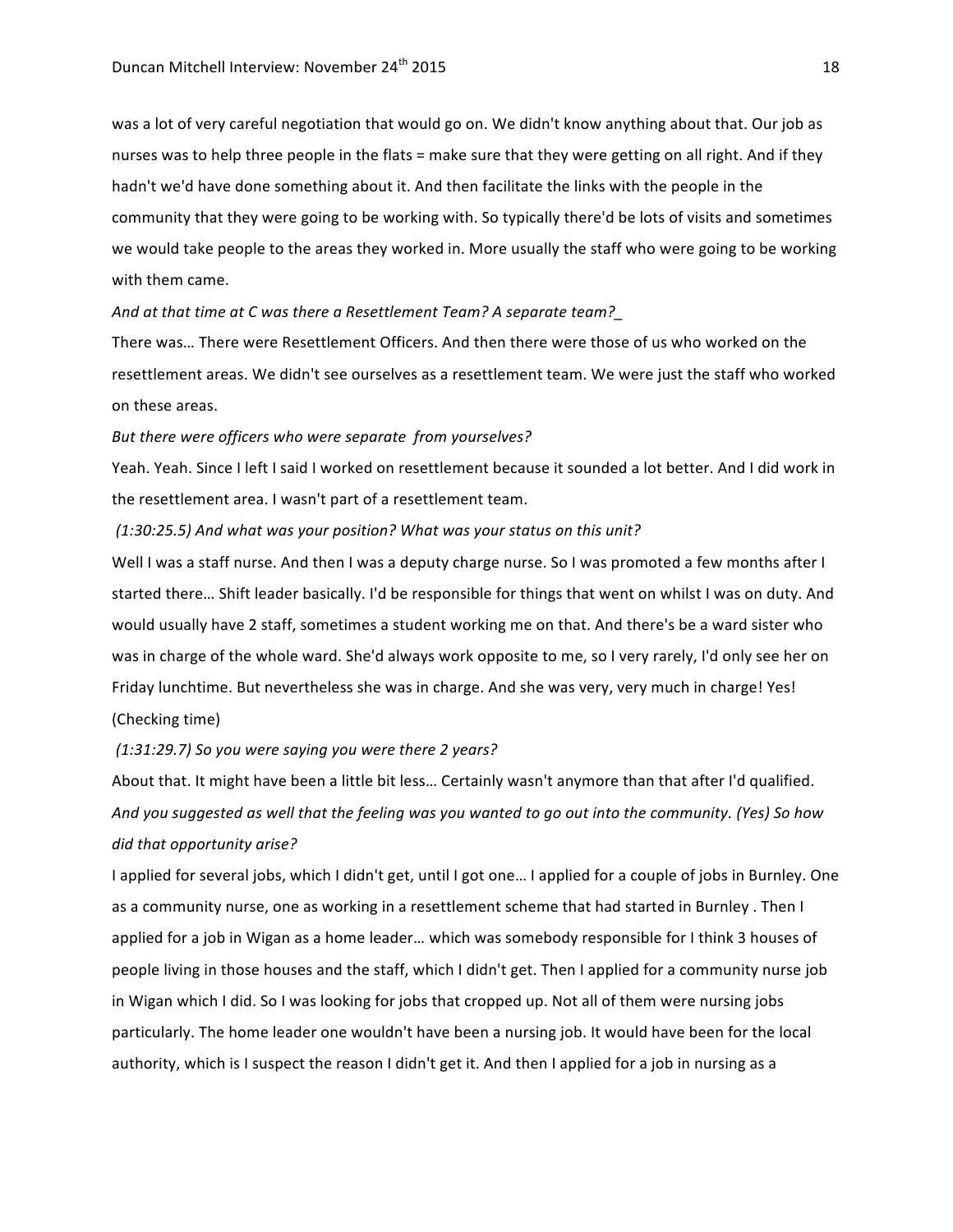community nurse. So as it happened I stayed n the health service. Community nursing was very different then. That's another story! It's not about C!

*(1:33:18.6) … One of the things you mentioned earlier - and I presume this was when you were in the*  resettlement unit - was this process of nurses from C going over to B and checking out B and then some *coming across from B. And you were saying that you had this visitation from - I just whether you could* say a little bit about that?

Yes. It was a formal scheme... It was some sort of quality assurance scheme. And clearly they'd done it as apart of the integration between C and B. I think if I remember rightly the decision had been taken but I'm not entirely sure, but the decision had been taken to close B and C would stay open. I think tat decision was taken before these people from B came over. There was a new Unit General Manager appointed, who was appointed to oversee the whole system. He was the Unit General Mgr for both institutions. And there was a quality assurance scheme that was introduced that basically made all of the w3ards - all the wards were inspected. Now it might have been a team of C and B who did it - I really don't know. But it was very clear that you had to have somebody from the other institution on the team that was inspecting you. And obviously the purpose behind it wasn't quality assurance, the purpose looking back behind was to get people working together. And it succeeded in that. But yeah I remember - I think it was 2 people - and I remember the B nurse, Charge nurse, I bet it was a C nurse with him. but I don't remember. But I didn't know the people - came and they went through a - I don't remember the questions they asked - but a fairly standard quality thing of our ward. And I guess they would have been asking about the sorts of things we used to ask about choice, and about clothing. All the sorts of things we always used to judge a ward by. Yes... I can see the office and I can see him sat there and I can remember, Don't get cross here (!). It was so stupid looking back. But I did see B as this really backward place. And I know from looking back it wasn't. There were some really backward wards at B but there were at C as well. And there were some really forward thinking at B and there were at C as well. But I since know that's the case with most institutions.

(1:36:19.0) And you were suggesting it was a general feeling amongst the staff at C in terms of their *attitude towards B and vice-versa?*

Yes absolutely. I assume it was at B. I don't know because I wasn't there. But I assume it was. That lingered with me for a while. When I used to work at Wigan and... I used to have to do some work every now and then with B and I used to think it - I didn't like going there. Whereas I was quite happy going back to C.

And you mentioned there - who was the Unit General Manager then?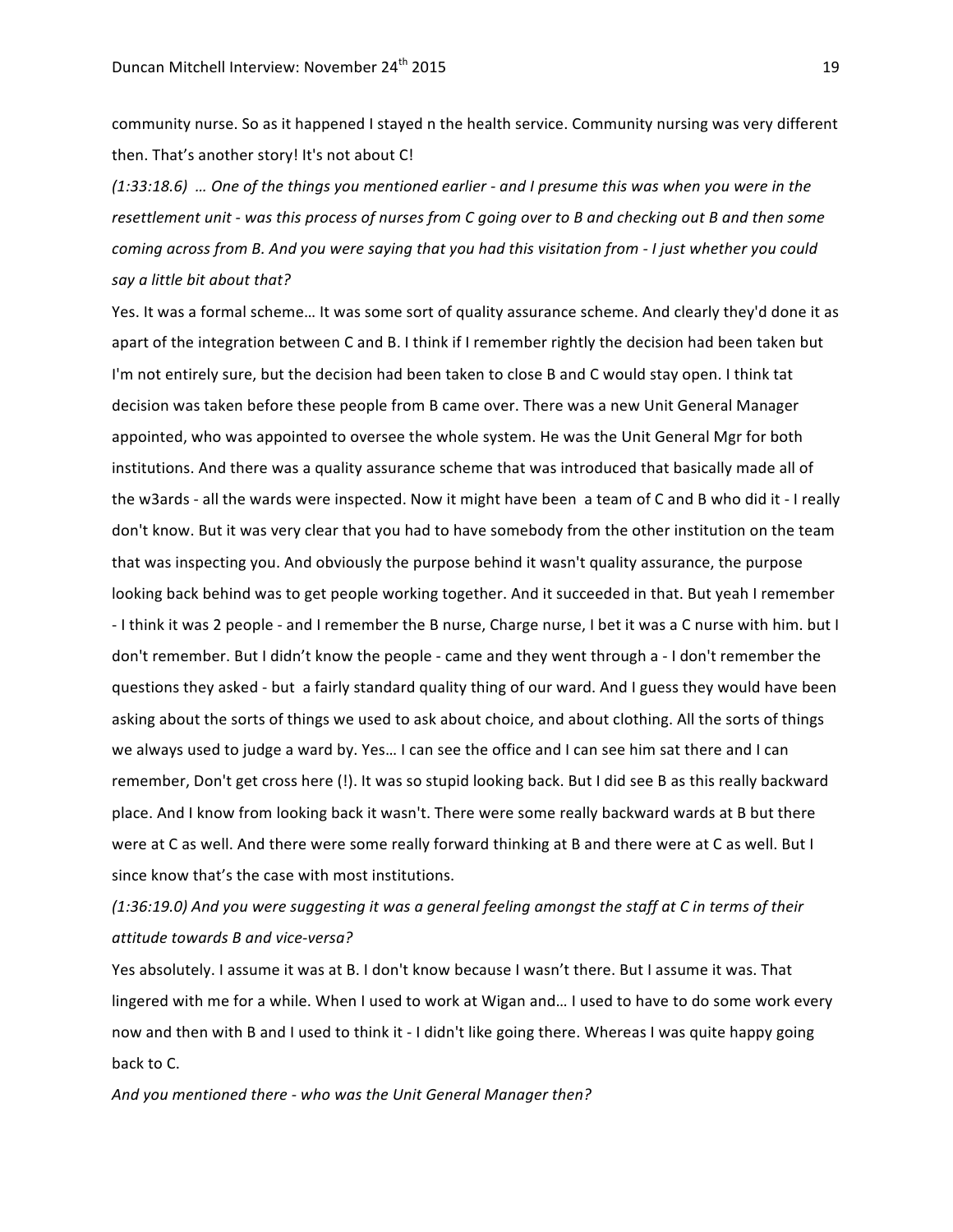A guy called Jimmy Abbot. Who'd gone from Whittingham. And we all saw him as coming as the butcher, who was going to close the place. The story used to go round tat he'd learnt his trade at Whittington. I remember the particular story that used to go on about Jimmy Abbot was that he'd learnt at Whittington - I think it was Whitt9ngtton, anyway wherever he'd been - he'd leant that the place was so inter-connected that you couldn't do anything without everyone knowing all about it. 'Cause even all his calls were listened to, because they'd have to go through the switchboard. That was a union person... That the way he dealt with at C, he came in and I remember him coming in really. really firm. He'd change loads of things around, disrupted the place really really quickly, threw his weight around and yeah shut the place!

#### *(1:38:08.6) What examples can you give of that?*

It's sheer force of personality. I was a union rep at that time so I remember going to a union meeting, a consultative meeting with him, which was not very consultative. And he laid the law down. There were two Directors of Nursing at C - there was a Director of Nursing and Director of = we used to call them Director of Social Education. It was equivalent. It was the only place I knew who had that, only institution that had it. And we all expected when they introduced the new General Manager that Tom McLean would get it. And he should have got it. No question about it. I still think it's a dreadful injustice that he didn't get it. But they brought Jimmy Abbot in instead. And I remember him sat there with Tom McLean on one side, Tony Stones the other - who was the other Director of Social Education - and as union reps we were arguing and saying we needed more time for this consultation. And I am almost quoting - the words he used were, Listen it's all right for you lot. It's these boys either side of me who are in the firing line here... Completely humiliated them. I still think now it was shocking behaviour. Very much he was in charge. And he was going to close tat institution. Now I left fairly soon after that and so I don't know what he was like in the full picture(?) of time. But I remember him starting.

*(1:39:52.0) Who had been the senior person prior to him coming in?*

Well to all intents and purposes it was Tom McLean. But there were 2 directors, one was Tom and the other was a guy called Tony Stones, who was Director of the Day Services. And Tom had the title of Director of Nursing Services, so director of the wards if you like. Then there was a medical consultant but he wasn't in charge of the hospital, he was in charge of the medical services within the hospital. It was fairly well recognised it was Tom McLean. But formerly it was still that group system. Before General Management in the Health Service I think you'd have Director of Nursing, a senior administrator, and the medical person. The three of them together would run the place. *Consensus management.*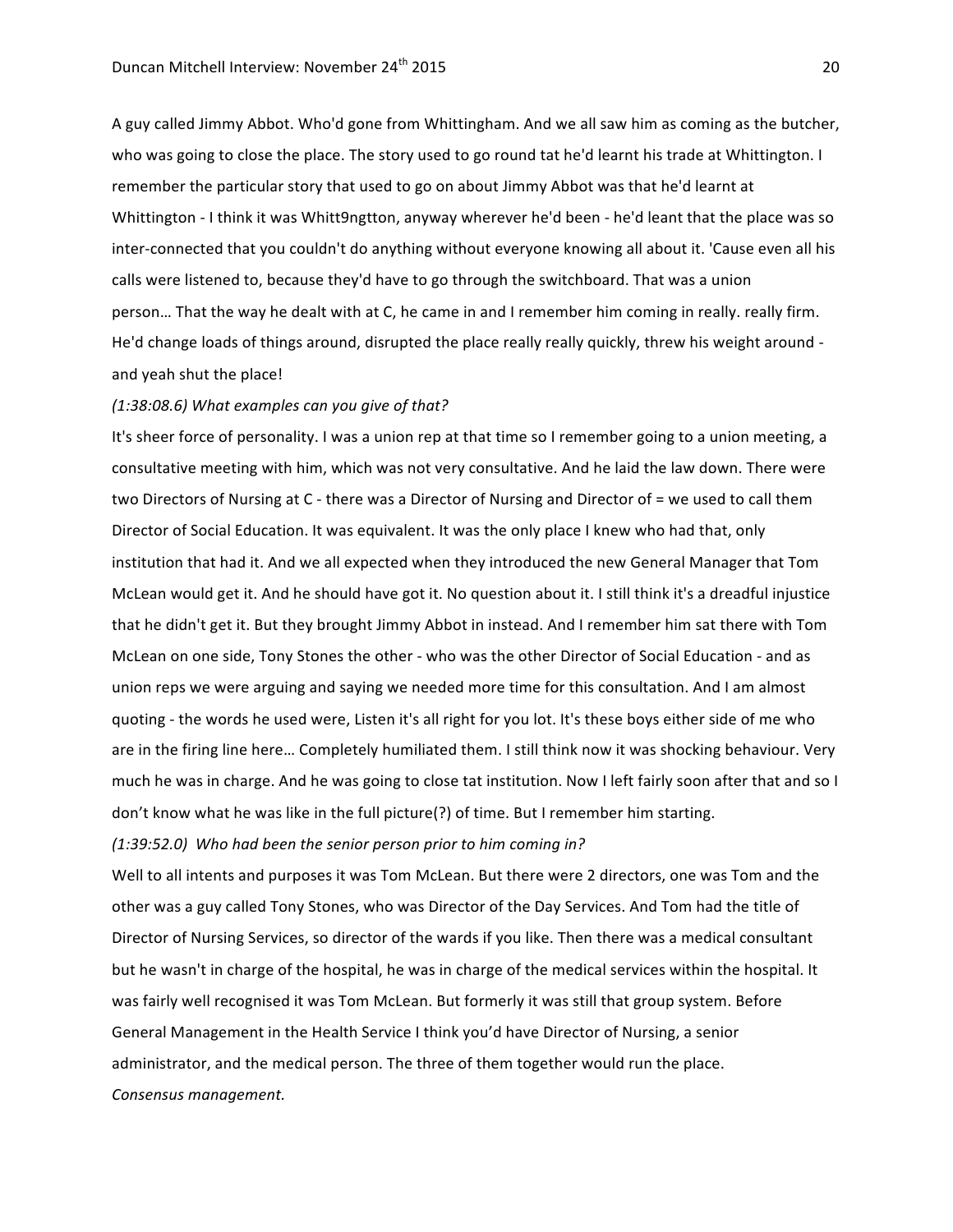But it was Tom. We all knew that. Tom ran it.

*So who was the administrator?* 

Can't remember his name. In comparison to Tom he was younger than Tom. And he hadn't been in place very long. I can't remember his name.

## One of the names you've thrown out at some point Duncan was *H* Inceman?

Yes he was the Medical Consultant. The psychiatrist. He was the senior psychiatrist and if he'd have pushed his weight around he would probably have seen to have been the senior person in the hospital. And in some hospitals the medical person was. But he wasn't. He was the senior psychiatrist and that's how he used to work. So it was an interesting dynamic.

#### *(1:41:40.9) Thinking of terminology - was that a term at the time - 'the butcher'?*

No. He was seen as somebody - I'm influenced by what he did to Tom McLean. And Tom McLean is such a wonderful guy as far as I am concerned, so I am influenced by that... One, there was antagonism towards the general management system 'cause the Tories had brought it in, so that antagonised me in the first place. And there was talk about this supermarket management and all the rest. So whoever was going to get it - I wasn't going to be very pleased about. But then Tom should have got it, so there was that issue. And then there was talk about him coming in and shutting the place. But I think that preceded him 'cause that's what his job was, you know, the place had to be shut. So any other terms I use about him are because of his behaviour and it might not have been around at the time. Strangely enough I met him some years after when I was in education and I was part of a team that was developing the joint nursing and social work programme. And we went to C for a meeting and he was still there. And I have to say he was charm itself. I was expecting this sort of monster and what a charming pleasant man. And I seem to remember Tom was there as well. And they seemed to get on extremely well. So whether that was just a little snap shot in my - you know how snapshots just remain with you! ...

## *(1:43:33.4) Is there anything that I either haven't asked you or you haven't mentioned that you think it's worth mentioning?*

(Initially not think of anything - but sure in time will do because interview 'made me reflect. As these interviews always do.') I think the main thing I'd want to say is that we talk about one institution but it was lots of institutions. And the experience of individuals at C would have been very different depending which ward they were on. And it was very different for some of the people who lived there depending which shift was on - they would be a completely different culture. And they used to know what the Red Shift would expect - I mean the fact the residents were constantly saying, Who's on tomorrow? Are you